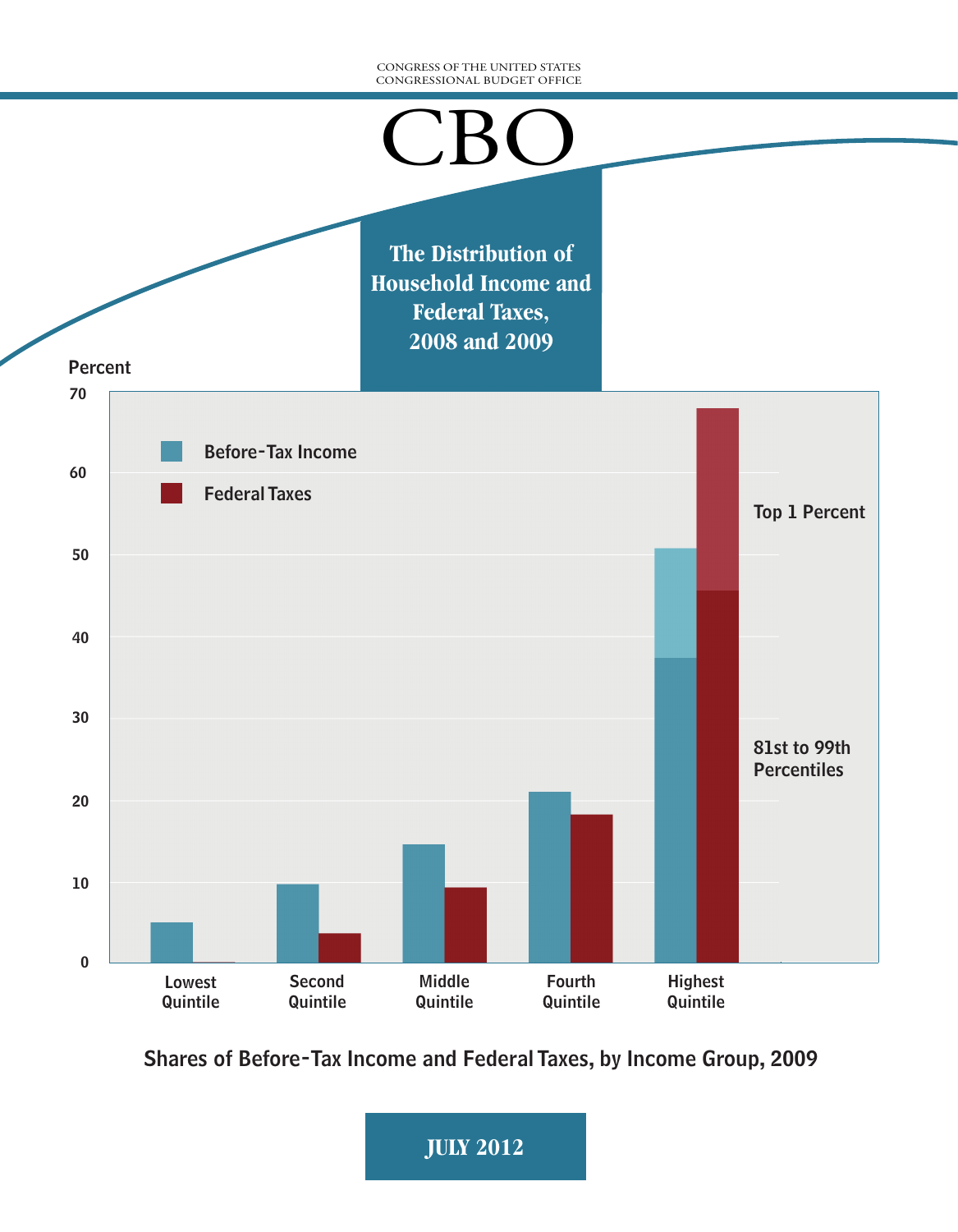# **Notes and Definitions**

Numbers in the text, tables, and figures may not add up to totals because of rounding.

Unless otherwise indicated, all years referred to in this study are calendar years.

Some of the figures have white vertical bars that indicate the duration of recessions. (A recession extends from the peak of a business cycle to its trough.)

**Before-tax income** is the sum of market income and government transfers.

**Market income** is composed of labor income, business income, capital gains, capital income (excluding capital gains), income received in retirement for past services, and other sources of income.

**Government transfers** are cash payments and in-kind benefits from social insurance and other government assistance programs.

**After-tax income** is the sum of market income and government transfers, minus federal tax liabilities.

**Federal tax liabilities** are the amount of federal taxes a household owes based on income earned in a year, regardless of when the taxes are paid. In assessments of the impact of various taxes, individual income taxes are allocated directly to households paying those taxes. Social insurance, or payroll, taxes are allocated to households paying those taxes directly or paying them indirectly through their employers. Corporate income taxes are allocated to households according to their shares of capital and labor income. Excise taxes are allocated to households according to their consumption of the taxed good or service.

**Average federal tax rates** are calculated by dividing federal tax liabilities by before-tax income. Negative average tax rates result when refundable tax credits, such as the earned income and child tax credits, exceed the tax owed by people in an income group. (Refundable tax credits are not limited to the amount of income tax owed before they are applied.)

**Income categories** are defined by ranking all people by their income adjusted for household size—that is, divided by the square root of a household's size. (A household consists of the people who share a housing unit, regardless of their relationships.) Quintiles, or fifths, contain equal numbers of people, as do percentiles, or hundredths. Households with negative income (business or investment losses larger than other income) are excluded from the lowest income category but are included in totals.

Income is adjusted for inflation using the personal consumption expenditures price index, which is calculated by the Bureau of Economic Analysis.

These terms are explained in greater detail in the appendix.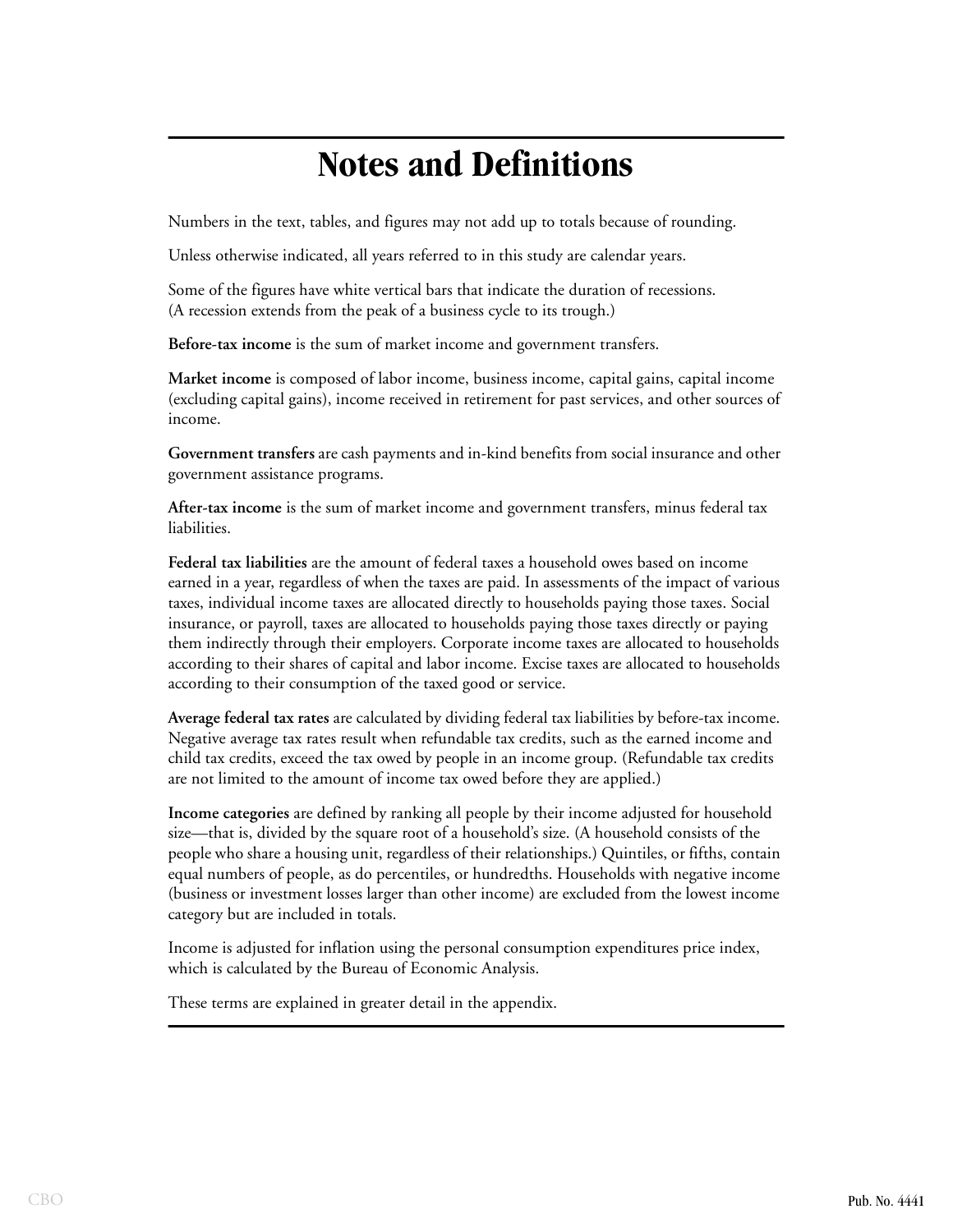

| Summary                                               | $\mathbf{i}$ |
|-------------------------------------------------------|--------------|
| Introduction                                          | 1            |
| Estimates for 2008 and 2009                           | $\mathbf{1}$ |
| Households' Before-Tax Income                         | 2            |
| Federal Tax Rates                                     | 2            |
| Distribution of Federal Taxes Across the Income Scale | 3            |
| Households' After-Tax Income                          | 9            |
| <b>Historical Trends</b>                              | 10           |
| Average Federal Tax Rates, by Source                  | 11           |
| Average Federal Tax Rates, by Income Group            | 14           |
| 2010 and Beyond                                       | 16           |
| <b>Differences with Earlier Estimates</b>             | 16           |
| Incidence of the Corporate Income Tax                 | 16           |
| Valuation of Government-Provided Health Insurance     | 18           |
| Measuring Inflation                                   | 21           |
| <b>Appendix: Methodology</b>                          | 23           |
| <b>Lists of Tables and Figures</b>                    | 26           |
| <b>About This Document</b>                            | 27           |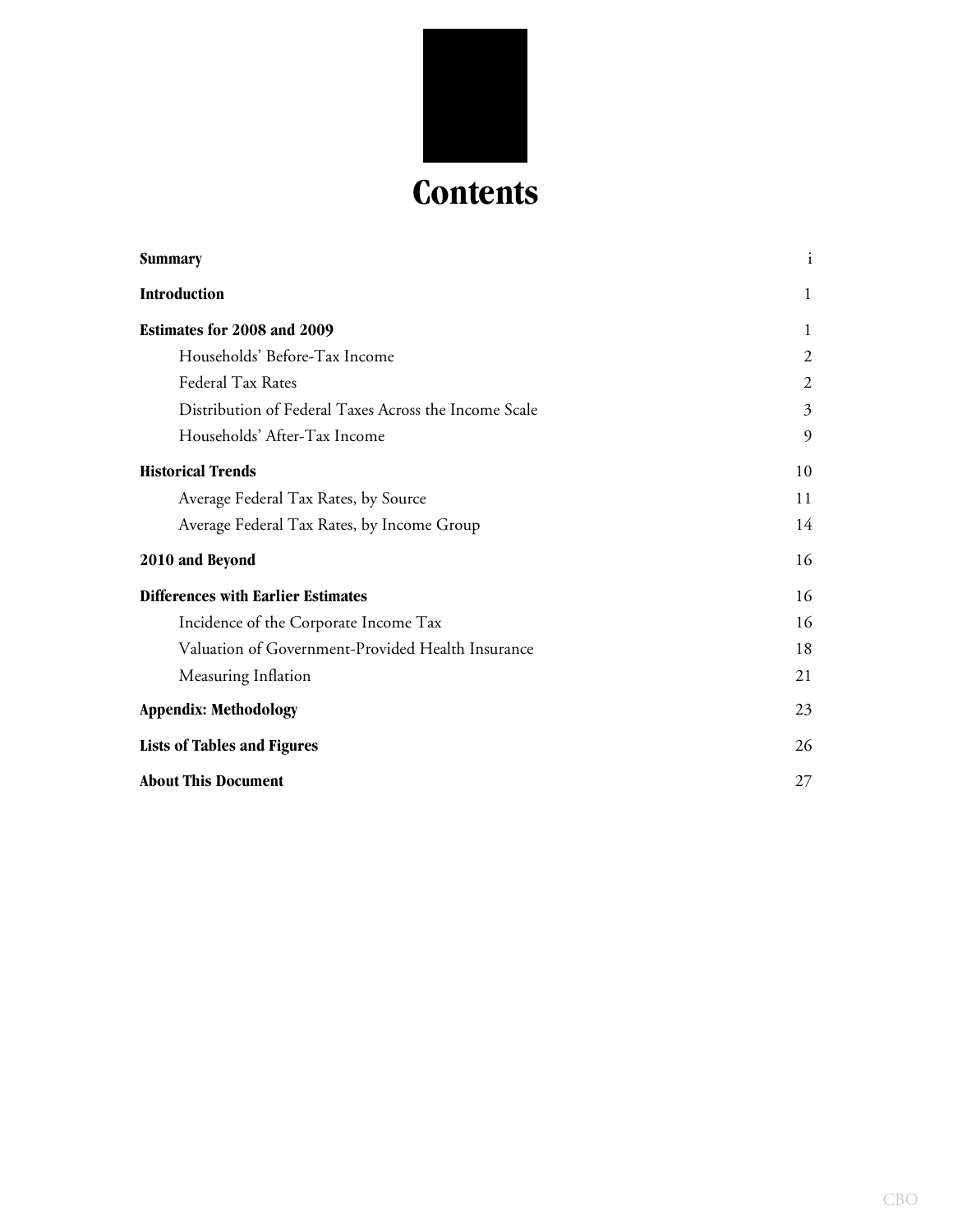

# **Summary**

<span id="page-3-0"></span>**T**he recent recession has had a substantial impact on income, the amount of taxes owed, and average tax rates. In this report, the Congressional Budget Office (CBO) extends its estimates of the distribution of household income and federal taxes through 2008 and 2009, the latest year for which comprehensive data are available, and compares those estimates with estimates for 2007 and for the 1979–2009 period. Major findings are as follows:

- Before-Tax Income. In 2009, the share of total beforetax income (which includes government transfer payments, such as Social Security benefits) received by households in the lowest income quintile (that is, the lowest one-fifth) was 5.1 percent, the share received by households in the middle quintile was 14.7 percent, and the share received by households in the highest quintile was 50.8 percent (see [Summary Table 1\)](#page-4-0).<sup>1</sup> Average before-tax income fell 12 percent from 2007 to 2009 in real (inflation-adjusted) terms. The declines in before-tax income were 5 percent or less for households in each of the four lowest income quintiles and 18 percent for households in the top quintile (including a 36 percent decline for households in the top percentile, or top 1 percent). Because income fell more rapidly for households in the top percentile than for other income groups, their share of before-tax income also fell, by 5.3 percentage points.
- **Tax Rates**. Average tax rates depend on tax laws and economic conditions. The average federal tax rate that is, households' federal tax liabilities divided by their income (including transfer payments) before taxes—was 17.4 percent in 2009 for all households and ranged from 1.0 percent for households in the lowest quintile to 23.2 percent for households in the

highest quintile (and to 28.9 percent for households in the top percentile). The average federal tax rate for all households fell 2.5 percentage points from 2007 to 2009, reaching the lowest level seen in the 1979–2009 period. The largest decline was for households in the lowest income quintile. With the decline in before-tax income offset in part by the decrease in federal taxes, average after-tax income fell 10 percent in real terms.

 **Share of Tax Liabilities.** In 2009, the share of federal taxes owed was 0.3 percent for households in the lowest income quintile, 9.4 percent for households in the middle quintile, and 67.9 percent for those in the highest quintile. Declines in before-tax income among households in the top income percentile lowered their share of federal tax liabilities from 26.7 percent to 22.3 percent between 2007 and 2009.

Although the detailed data that form the basis of CBO's estimates in this report are available only through 2009, other data can provide some insight into changes in the distribution of income and federal taxes in 2010 and 2011. Those data suggest that overall income continued to grow slowly in 2010 and 2011 and that income for households toward the higher end of the distribution increased more rapidly than income for households elsewhere in the income distribution in 2010. Average federal tax rates probably remained near their post-1979 low levels in both 2010 and 2011.

The analysis in this report reflects two significant changes CBO has made to the methodology it uses to derive estimates of before-tax income and federal tax liability. Specifically, the agency has revised its assumptions about the incidence of the corporate income tax and its method for valuing government-provided health insurance. Those changes are discussed later in the report. CBO has also changed the index it uses to measure inflation; it now uses the personal consumption expenditures (PCE) price index, also referred to as the PCE deflator.

<sup>1.</sup> For information on definitions of income, the allocation of taxes, and the ranking of households, see "Notes and Definitions" at the front of this report.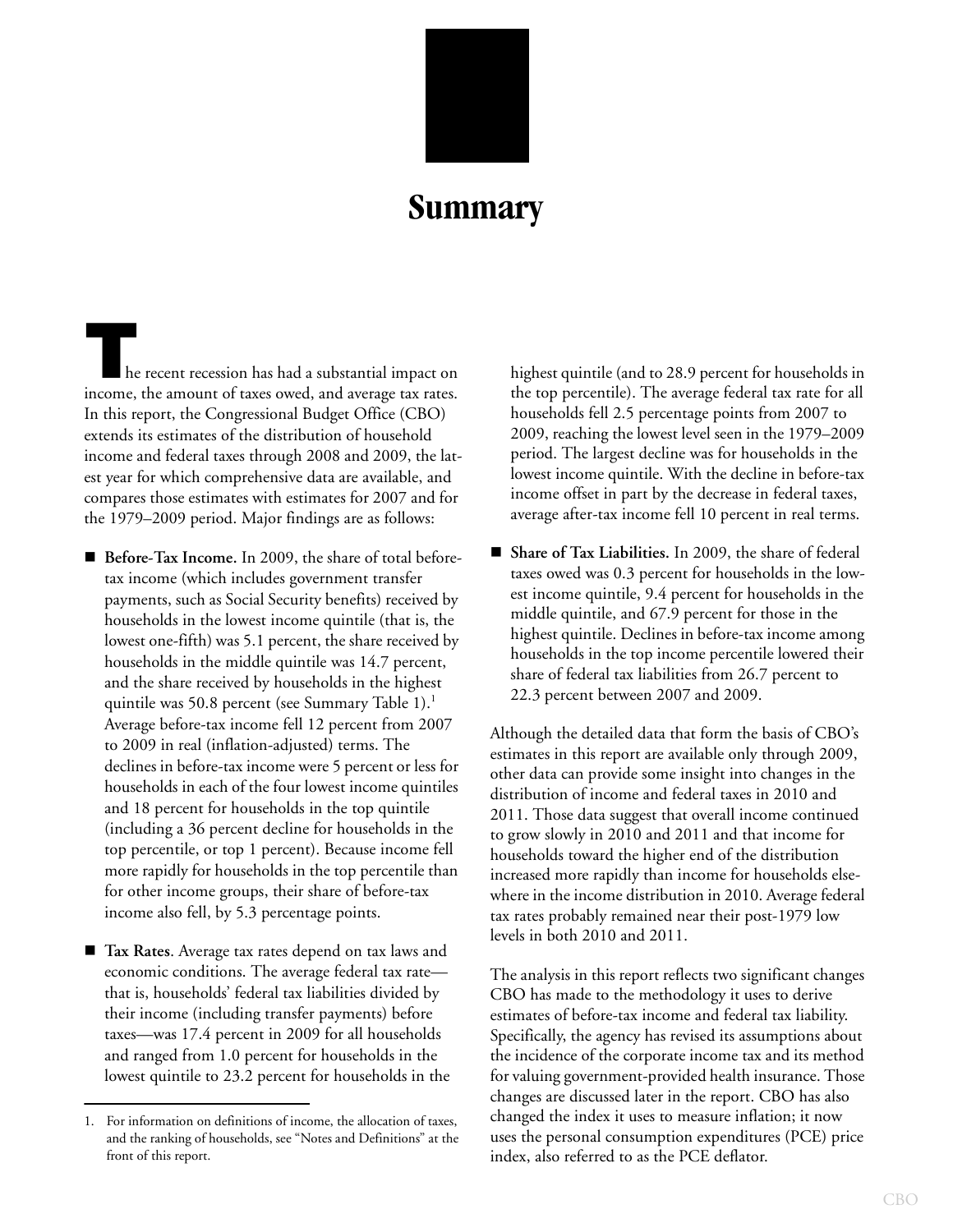#### <span id="page-4-0"></span>**Summary Table 1.**

## <span id="page-4-1"></span>**Distribution of Federal Taxes and Household Income, by Income Group, 2007 and 2009**

|                              | Lowest<br>Quintile | Second<br>Quintile | <b>Middle</b><br>Quintile | Fourth<br>Quintile | <b>Highest</b> | All                              | Quintile Quintiles Percentiles | <b>Percentiles</b> | 81st to 90th 91st to 95th 96th to 99th<br>Percentiles | Top<br>1 Percent |
|------------------------------|--------------------|--------------------|---------------------------|--------------------|----------------|----------------------------------|--------------------------------|--------------------|-------------------------------------------------------|------------------|
|                              |                    |                    |                           |                    |                | 2009                             |                                |                    |                                                       |                  |
| All Federal Taxes (Percent)  |                    |                    |                           |                    |                |                                  |                                |                    |                                                       |                  |
| Average federal tax rate     | 1.0                | 6.8                | 11.1                      | 15.1               | 23.2           | 17.4                             | 18.8                           | 21.1               | 24.1                                                  | 28.9             |
| Share of tax liabilities     | 0.3                | 3.8                | 9.4                       | 18.3               | 67.9           | 100.0                            | 16.1                           | 12.2               | 17.3                                                  | 22.3             |
| Income                       |                    |                    |                           |                    |                |                                  |                                |                    |                                                       |                  |
| Average (2009 dollars)       |                    |                    |                           |                    |                |                                  |                                |                    |                                                       |                  |
| Before-tax                   | 23,500             | 43,400             | 64,300                    | 93,800             | 223,500        | 88,400                           | 131,700                        | 175,800            | 271,800                                               | 1,219,700        |
| After-tax                    | 23,300             | 40,500             | 57,100                    | 79,600             | 171,600        | 73,100                           | 107,000                        | 138,700            | 206,200                                               | 866,700          |
| Share (Percent)              |                    |                    |                           |                    |                |                                  |                                |                    |                                                       |                  |
| Before-tax                   | 5.1                | 9.8                | 14.7                      | 21.1               | 50.8           | 100.0                            | 14.9                           | 10.1               | 12.5                                                  | 13.4             |
| After-tax                    | 6.2                | 11.1               | 15.8                      | 21.6               | 47.2           | 100.0                            | 14.6                           | 9.6                | 11.4                                                  | 11.5             |
|                              |                    |                    |                           |                    |                | 2007                             |                                |                    |                                                       |                  |
| All Federal Taxes (Percent)  |                    |                    |                           |                    |                |                                  |                                |                    |                                                       |                  |
| Average federal tax rate     | 5.1                | 10.3               | 14.0                      | 17.5               | 24.7           | 19.9                             | 20.6                           | 22.5               | 25.4                                                  | 28.3             |
| Share of tax liabilities     | 1.2                | 4.7                | 9.4                       | 16.8               | 67.8           | 100.0                            | 14.2                           | $10.7$             | 16.2                                                  | 26.7             |
| Income                       |                    |                    |                           |                    |                |                                  |                                |                    |                                                       |                  |
| Average (2009 dollars)       |                    |                    |                           |                    |                |                                  |                                |                    |                                                       |                  |
| Before-tax                   | 23,900             | 45,600             | 67,600                    | 98,400             | 273,000        | 101,000                          | 138,000                        | 187,300            | 315,800                                               | 1,917,200        |
| After-tax                    | 22,700             | 40,800             | 58,100                    | 81,200             | 205,600        | 80,900                           | 109,600                        | 145,200            | 235,700                                               | 1,373,700        |
| Share (Percent)              |                    |                    |                           |                    |                |                                  |                                |                    |                                                       |                  |
| Before-tax                   | 4.8                | 9.0                | 13.3                      | 19.1               | 54.6           | 100.0                            | 13.7                           | 9.5                | 12.7                                                  | 18.7             |
| After-tax                    | 5.6                | 10.0               | 14.3                      | 19.6               | 51.4           | 100.0                            | 13.6                           | 9.2                | 11.8                                                  | 16.7             |
|                              |                    |                    |                           |                    |                |                                  |                                |                    |                                                       |                  |
| Change in All Federal Taxes  |                    |                    |                           |                    |                |                                  | Change from 2007 to 2009       |                    |                                                       |                  |
| (Percentage points)          |                    |                    |                           |                    |                |                                  |                                |                    |                                                       |                  |
| Average federal tax rate     | $-4.1$             | $-3.5$             | $-2.9$                    | $-2.4$             | $-1.5$         | $-2.5$                           | $-1.8$                         | $-1.4$             | $-1.3$                                                | 0.6              |
| Share of tax liabilities     | $-0.9$             | $-0.9$             | $\star$                   | 1.5                | 0.1            | $\bf{0}$                         | 1.9                            | 1.5                | 1.1                                                   | $-4.4$           |
|                              |                    |                    |                           |                    |                |                                  |                                |                    |                                                       |                  |
| Change in Income             |                    |                    |                           |                    |                |                                  |                                |                    |                                                       |                  |
| Average (2009 dollars)       |                    |                    |                           |                    |                |                                  |                                |                    |                                                       |                  |
| Before-tax                   | -400               | $-2,200$           | $-3,300$                  | $-4,600$           | $-49,500$      | $-12,600$                        | $-6,300$                       | $-11,500$          | $-44,000$                                             | $-697,500$       |
| After-tax                    | 600                | $-300$             | $-1,000$                  | $-1,600$           | $-34,000$      | $-7,800$                         | $-2,600$                       | $-6,500$           | $-29,500$                                             | $-507,000$       |
| Share (Percentage            |                    |                    |                           |                    |                |                                  |                                |                    |                                                       |                  |
| points)                      |                    |                    |                           |                    |                |                                  |                                |                    |                                                       |                  |
| Before-tax                   | 0.3                | 0.8                | 1.4                       | 2.0                | $-3.8$         | $\boldsymbol{0}$<br>$\mathbf{0}$ | 1.2                            | 0.6                | $-0.2$                                                | $-5.3$           |
| After-tax                    | 0.6                | 1.1                | 1.5                       | 2.0                | $-4.2$         |                                  | 1.0                            | 0.4                | $-0.4$                                                | $-5.2$           |
| Percentage Change in         |                    |                    |                           |                    |                |                                  |                                |                    |                                                       |                  |
| Average Income, 2007 to 2009 |                    |                    |                           |                    |                |                                  |                                |                    |                                                       |                  |
| Average before-tax income    | -2                 | $-5$               | $-5$                      | -5                 | $-18$          | $-12$                            | $-5$                           | -6                 | $-14$                                                 | $-36$            |
| Average after-tax income     | 3                  | $-1$               | $-2$                      | $-2$               | $-17$          | $-10$                            | $-2$                           | $-4$               | $-13$                                                 | $-37$            |

Source: Congressional Budget Office.

Notes: Average tax rates are calculated by dividing tax liabilities by before-tax income.

Before-tax income is the sum of market income and government transfers. Market income is composed of labor income, business income, capital gains, capital income (excluding capital gains), income received in retirement for past services, and other sources of income. Government transfers are cash payments and in-kind benefits from social insurance and other government assistance programs. For more detailed definitions of income, see the appendix.

After-tax income is the sum of market income and government transfers, minus federal tax liabilities.

Quintiles, or fifths, are created by ranking households by their before-tax income. Quintiles contain equal numbers of people.

Federal taxes include individual and corporate income taxes, social insurance (or payroll) taxes, and excise taxes.

Income amounts have been rounded to the nearest  $$100. *=$  between -0.05 percentage points and zero.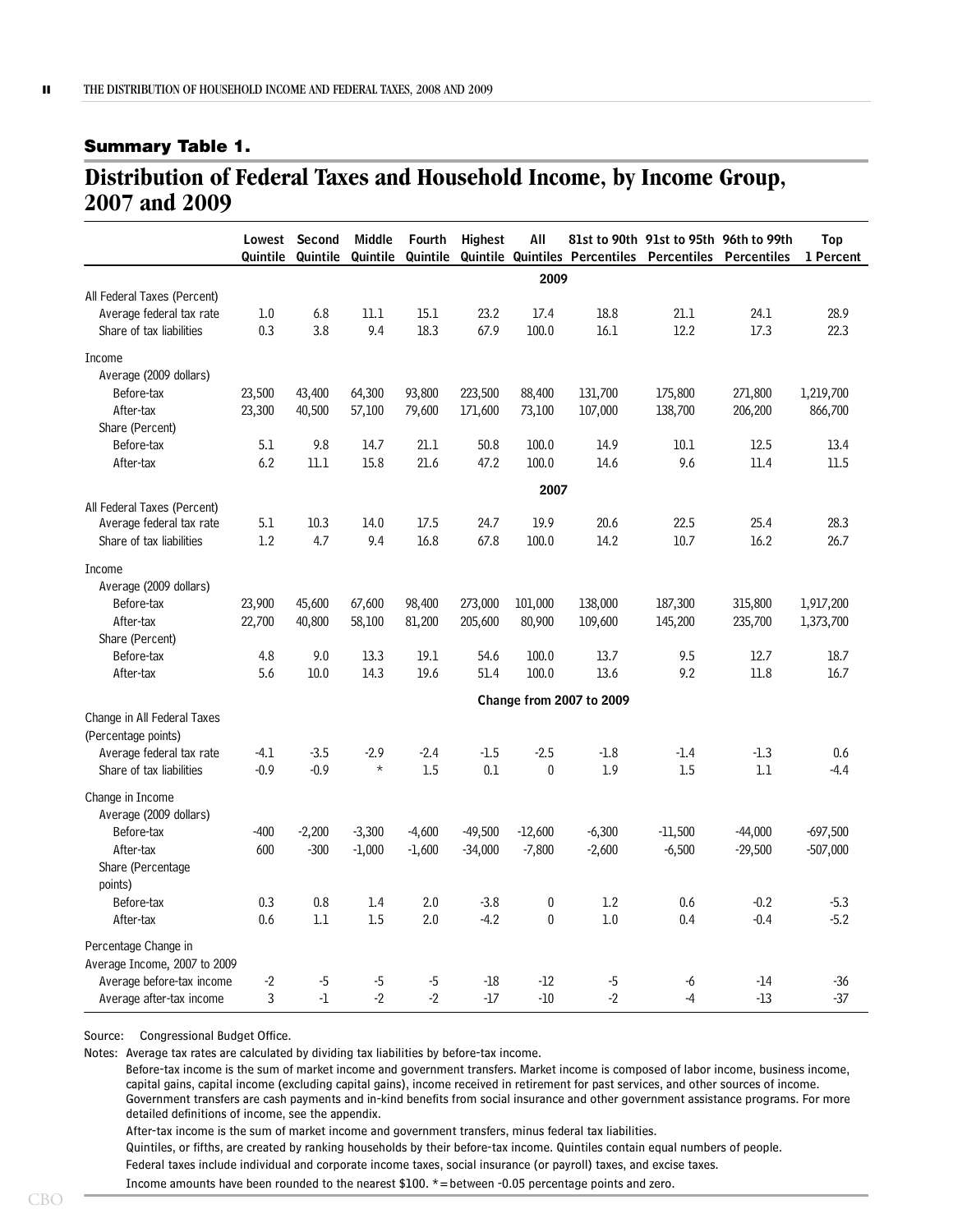# **The Distribution of Household Income and Federal Taxes, 2008 and 2009**

## <span id="page-5-0"></span>**Introduction**

In this analysis, the Congressional Budget Office (CBO) examines the distribution of household income and federal taxes, focusing on calendar years 2008 and 2009. This study builds on the work in previous CBO publications that looked at income and taxes over the 1979–2007 period.<sup>1</sup>

Using data from the Internal Revenue Service (IRS) and survey data collected by the Census Bureau, CBO estimated income—including government transfer payments and federal taxes—for a representative sample of households in each year during that period. (The appendix contains a more detailed discussion of the data and methodology.) This report shows average tax rates for various income categories for the four largest sources of federal revenue—individual income taxes, social insurance (or payroll) taxes, corporate income taxes, and excise taxes and for the four taxes combined. The report also presents average household income (before and after taxes) and shares of federal taxes and income for each fifth (or quintile) of the income distribution and for subgroups of the top quintile.

The study uses several measures of income. Market income is composed of labor income, business income, capital gains, capital income (excluding capital gains), income received in retirement for past services, and other sources of income. (Labor income includes the value of income received in-kind from sources such as employerpaid health insurance premiums; business income includes taxes paid by businesses that are imputed to households.) Before-tax income is the sum of market income and government transfers, and after-tax income is before-tax income minus federal tax liabilities.

The analysis focuses on annual income, showing average income in different years for different households grouped by income. The households in any particular segment of the income distribution in 2009 were not necessarily the same households who were in that segment in earlier years. The analysis does not assess trends in the distribution of other measures of economic wellbeing, such as household income measured over a longer period, household consumption, or household wealth. The analysis presents average income and tax rates for various income groups. Within each income group there is considerable variation in income, taxes paid, and tax rates, but this report does not examine that variation.

## <span id="page-5-1"></span>**Estimates for 2008 and 2009**

Changes in households' before-tax income and average tax rates in 2008 and 2009 were substantial and differed markedly across the income distribution. Average aftertax income fell notably, owing to a drop in market income that was caused by the recession that began in December 2007 and was only partially offset by increases in government transfers and decreases in federal taxes.

<sup>1.</sup> See Congressional Budget Office, *[Trends in the Distribution of](http://www.cbo.gov/publication/42729)  [Household Income Between 1979 and 2007](http://www.cbo.gov/publication/42729)* (October 2011), and *[Average Federal Taxes by Income Group](http://www.cbo.gov/publication/42870)* (June 2010). The methodology used in this report differs somewhat from that used in the earlier studies, although the primary conclusions of the earlier studies are unaffected by the changes in methodology. In conjunction with this report, CBO has also published supplemental tables that present estimates for the 1979–2009 period derived using the current methodology. Those tables are available at [www.cbo.gov/](http://www.cbo.gov/publication/43310) [publication/43310](http://www.cbo.gov/publication/43310).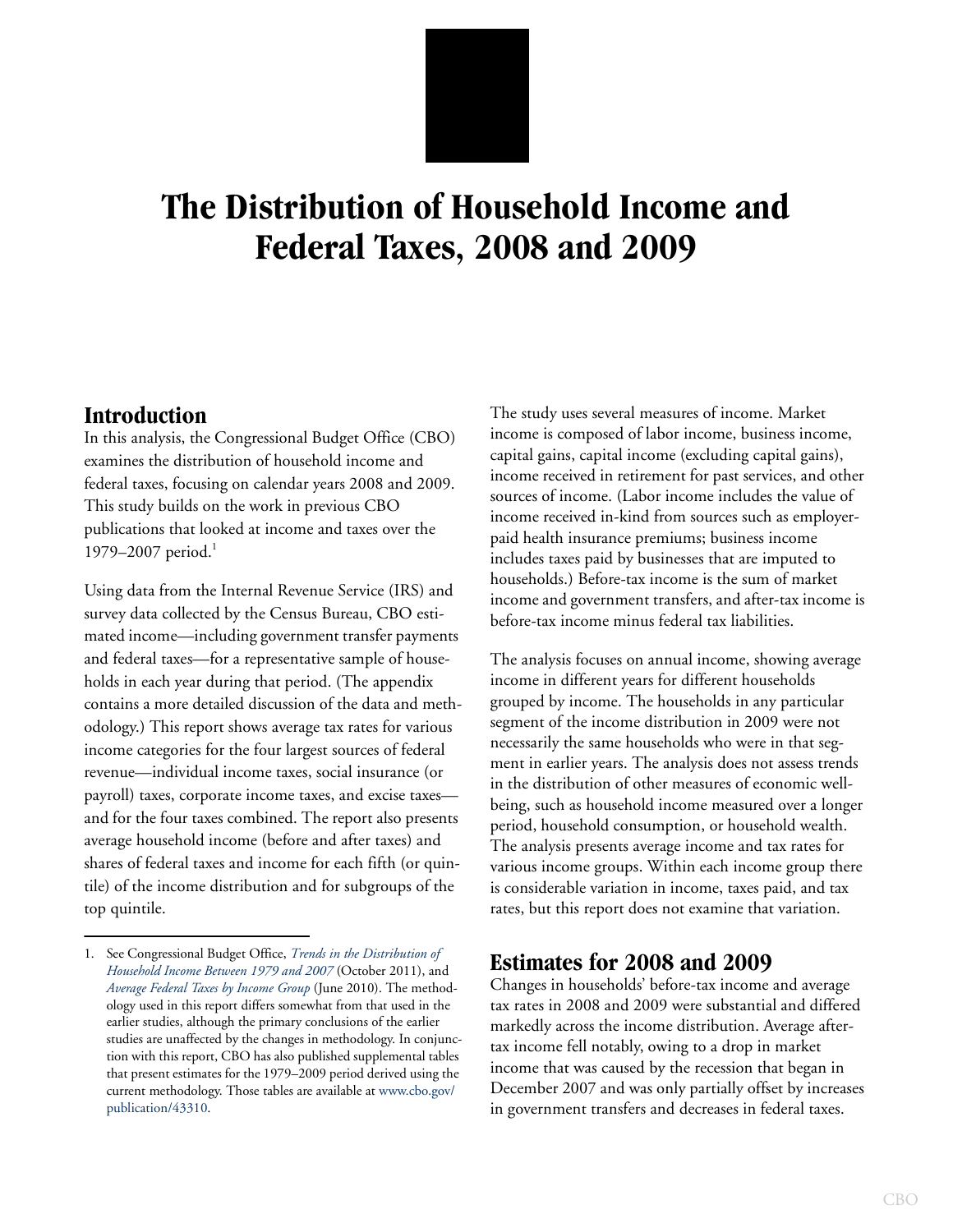#### <span id="page-6-0"></span>**Households' Before-Tax Income**

Market income is very unevenly distributed. In 2009, households in the lowest income quintile received 2.2 percent of market income, equal to about \$7,600 per household, and those in the middle quintile received 13.5 percent, or \$54,200 per household (see [Table 1 on](#page-8-0)  [page 4](#page-8-0)). Households in the highest quintile received 56.8 percent of income, or \$218,800 per household, but that average masks wide differences between subgroups of that quintile; households in the 81st to 90th percentiles received \$125,800, on average, compared with \$1.2 million for households in the top percentile. This analysis does not separately examine subgroups of the top percentile.

Aggregate market income declined in both 2008 and 2009, largely because of the recession that began in December 2007 and lasted through June 2009 and the slow recovery that followed. Declines were especially steep for capital gains, which fell by 75 percent in real (inflation-adjusted) terms between 2007 and 2009. Other sources of capital income also fell: interest income by 40 percent and dividend income by 33 percent. Wages, the largest source of income, fell by a more modest 6 percent. Average real market income fell by 16 percent between 2007 and 2009.<sup>2</sup>

That decline in market income was mitigated somewhat by an increase in government transfers. Payments from most government transfer programs grew: Transfers rose by 15 percent for Social Security, nearly tripled for unemployment insurance, nearly doubled for the Supplemental Nutrition Assistance Program, and grew by between 5 percent and 10 percent for Medicare and Medicaid. Consequently, real before-tax income fell by 12 percent, less than the 16 percent decline in market income alone.

Government transfers lift incomes for all income groups, but the increases are larger for households with less income. In 2009, households in the bottom quintile of the market-income distribution received over 40 percent of total transfer payments—an average of about \$23,000 per household. Almost two-thirds of that came from Social Security and Medicare. The share of transfers received fell steadily moving up the income distribution, with the top quintile receiving less than 10 percent of transfer payments. (Higher-income households receive transfers because eligibility for some large programs, such as Social Security and Medicare, is not based on household income.)

Because of that pattern, before-tax income is more evenly distributed than is market income alone. Households in the lowest quintile of the before-tax income distribution received 5.1 percent of income, the middle quintile received 14.7 percent, and the top quintile received 50.8 percent.

#### <span id="page-6-1"></span>**Federal Tax Rates**

Decreases in federal taxes meant that the drop in after-tax income was also less than the decline in market income. The overall average federal tax rate (household federal tax liabilities divided by before-tax household income) declined from 19.9 percent of income in 2007 to 18.0 percent in 2008 and 17.4 percent in 2009 (see [Table 2 on page 6](#page-10-0)).

The average individual income tax rate (household income tax liabilities divided by before-tax household income) fell to 7.2 percent in 2009—a drop of 2.0 percentage points from 2007—owing to both declines in income and changes in tax law. The average social insurance tax rate (household payroll tax liabilities divided by before-tax household income) rose 0.7 percentage points, to 8.0 percent of household income in 2009. That average rate rose because earnings fell by less than did other sources of income and because earnings above the cap on payroll taxes (\$106,800 in 2009) fell more rapidly than did earnings below it.

The average individual income tax rate is typically higher than the payroll tax rate, but in 2009 it was lower. Two factors explain that unusual result. First, because the tax base for payroll taxes is limited to earnings, a steep drop in nonwage income (such as interest, dividends, and capital gains) reduced income taxes but not payroll taxes in 2009. Second, the American Recovery and Reinvestment Act of 2009 (ARRA, Public Law 111-5) made several changes that lowered individual income taxes in that year. The act introduced new refundable income tax credits and expanded existing ones. In the analysis for this

<sup>2.</sup> Real personal income—the measure of income the Bureau of Economic Analysis (BEA) uses in the national income and product accounts (NIPAs)—also declined from 2007 to 2009, though not by nearly as much as CBO's income measure. Much of that difference in the two measures occurs because CBO includes capital gains in market income; in contrast, BEA does not include capital gains as part of personal income in the NIPAs.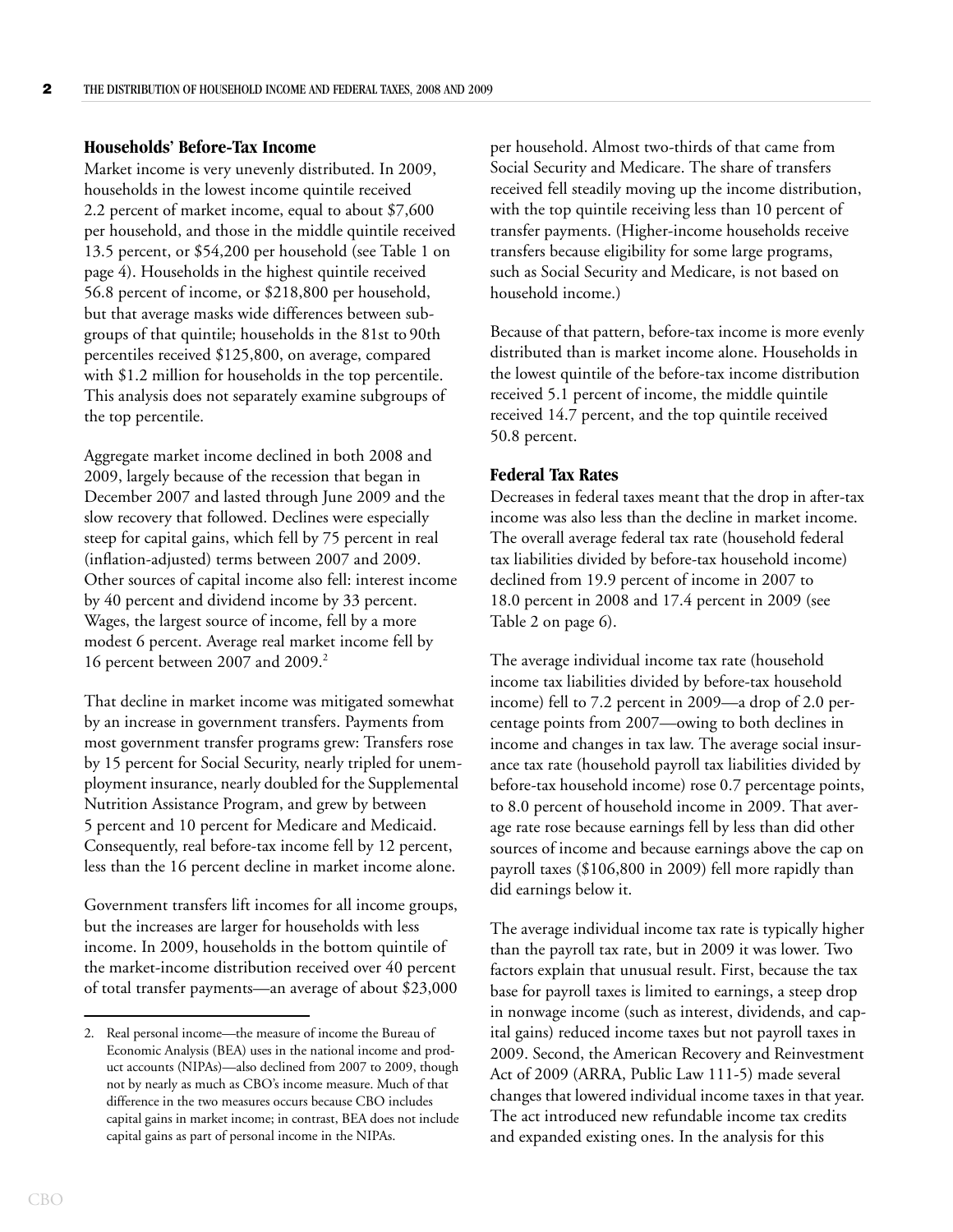report, CBO measured individual income taxes net of refundable credits.<sup>3</sup>

The average corporate income tax rate (corporate taxes allocated to households divided by before-tax household income) also fell between 2007 and 2009—by 1.4 percentage points, to a rate of 1.5 percent in 2009. That change reflects both a sharp decline in corporate profits in 2008 that was only partially reversed in 2009 and legislation that reduced corporate income taxes in both 2008 and 2009. Excise taxes averaged 0.6 percent of household income in 2009, up 0.1 percentage point from 2007.

#### <span id="page-7-0"></span>**Distribution of Federal Taxes Across the Income Scale**

The federal tax system is progressive—that is, average tax rates generally rise with income. In 2009, households in the bottom fifth of the before-tax income distribution paid 1.0 percent of their before-tax income in federal taxes, households in the middle quintile paid 11.1 percent, and households in the highest quintile paid 23.2 percent (see [Figure 1 on page 8\)](#page-12-0). Average rates were higher for higher-income groups within the top quintile, and households in the top 1 percent of the before-tax income distribution faced an average rate of 28.9 percent.

Because average federal tax rates rise with income, the share of federal taxes paid by higher-income households exceeded their share of before-tax income, and the opposite was true for lower-income households. In 2009, households in the highest quintile received 50.8 percent of before-tax income and paid 67.9 percent of federal taxes; households in the top 1 percent received 13.4 percent of income and paid 22.3 percent of taxes (see [Figure 2 on page 9](#page-13-1)). In all other quintiles, the share of federal taxes paid was smaller than the share of before-tax income: Households in the bottom quintile received 5.1 percent of income and paid 0.3 percent of taxes, and households in the middle quintile received 14.7 percent of income and paid 9.4 percent of taxes.

**Individual Income Taxes.** Much of the progressivity of the federal tax system derives from the individual income tax. In 2009, the bottom quintile's average rate for the individual income tax was -9.3 percent—that is, refundable tax credits exceeded the income tax owed by that group (see [Figure 3 on page 10\)](#page-14-1). On average, households in the second quintile also received more in refundable credits than they paid in individual income taxes. The average income tax rate was 1.3 percent for the middle quintile, 4.6 percent for the fourth quintile, and 13.4 percent for the highest quintile. The top 1 percent, on average, paid 21.0 percent of their income in individual income taxes.

Two changes in tax law lowered individual income tax rates in 2008 and 2009 relative to what they were in 2007. The Economic Stimulus Act of 2008 (P.L. 110- 185) provided a partially refundable payment of between \$300 and \$600 per person in 2008.<sup>4</sup> Several provisions of ARRA reduced individual income taxes in 2009. The largest tax provision was the Making Work Pay credit, a refundable credit of up to \$400 for a single worker or \$800 for a married couple. Other provisions of ARRA increased the exemption for the alternative minimum tax, provided special additional payments for Social Security beneficiaries, lowered the threshold for the refundable child tax credit, created the American Opportunity Tax Credit (a new credit for college expenses), expanded the earned income tax credit, and exempted some unemployment compensation from individual income taxes.

The changes in tax law reduced average tax rates more for lower-income taxpayers than for higher-income taxpayers, primarily because of the Making Work Pay credit, which phased out for taxpayers with higher income. Between 2007 and 2009, the individual income tax rate fell by more than 3 percentage points for the lowest income quintile, about 2.5 points for the second quintile, just under 2 points for the middle quintile, roughly 1.5 points for the fourth quintile, and about 1 point for the top quintile. In contrast, the average rate for households in the top percentile rose. The reason is that capital gains and dividends, which are taxed at preferential rates below the rates on other taxable income, fell by much more than other sources of income, and capital gains and

<sup>3.</sup> In the federal budget, the refundable portion of income tax credits is counted as outlays. In fiscal year 2009, the revenues collected from individual income taxes (which do not count the refundable portion of those tax credits) were a slightly larger share of gross domestic product (6.6 percent) than the revenues collected from social insurance taxes (6.4 percent).

<sup>4.</sup> The Internal Revenue Service made those payments to taxpayers in 2008 on the basis of information provided on their 2007 tax returns. Taxpayers who did not receive an advance payment could take a credit against their 2008 tax liabilities. In this analysis, CBO counted such payments as part of 2008 tax liabilities.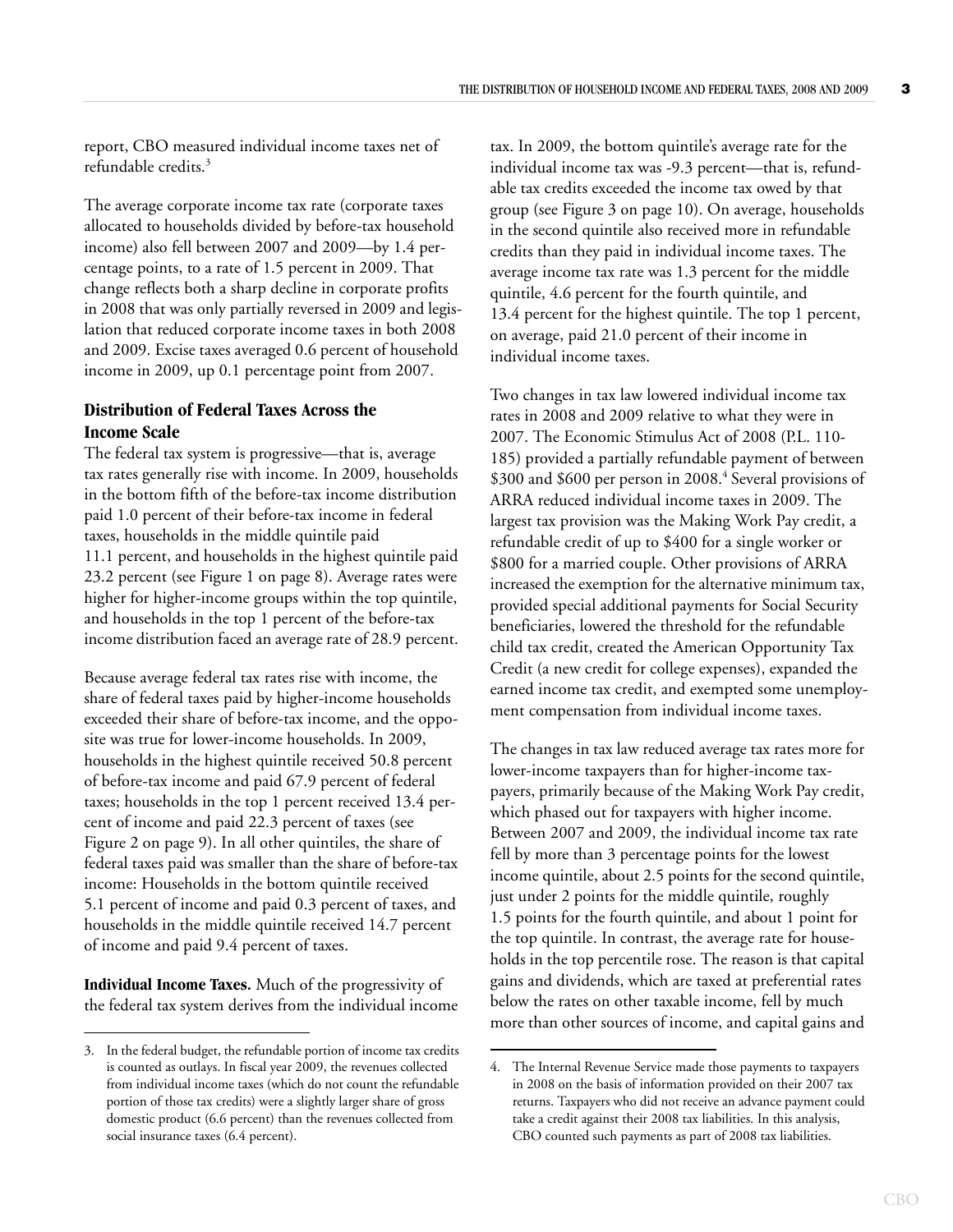## <span id="page-8-0"></span>**Table 1.**

## <span id="page-8-1"></span>**Distribution of Before-Tax Income, by Income Group, 2007 to 2009**

|                          |                      | With Households Ranked by Market Income |                                            | <b>With Households</b><br>Ranked by |
|--------------------------|----------------------|-----------------------------------------|--------------------------------------------|-------------------------------------|
| <b>Income Group</b>      | <b>Market Income</b> | <b>Transfers Received</b>               | Before-Tax Income                          | Before-Tax Income                   |
|                          |                      |                                         | Average Income (2009 dollars) <sup>a</sup> |                                     |
|                          |                      |                                         | 2009                                       |                                     |
| Lowest Quintile          | 7,600                | 22,900                                  | 30,500                                     | 23,500                              |
| Second Quintile          | 30,100               | 14,800                                  | 45,000                                     | 43,400                              |
| Middle Quintile          | 54,200               | 10,400                                  | 64,600                                     | 64,300                              |
| Fourth Quintile          | 86,400               | 7,100                                   | 93,500                                     | 93,800                              |
| <b>Highest Quintile</b>  | 218,800              | 6,000                                   | 224,800                                    | 223,500                             |
| All Quintiles            | 75,700               | 12,700                                  | 88,400                                     | 88,400                              |
| 81st to 90th Percentiles | 125,800              | 5,800                                   | 131,600                                    | 131,700                             |
| 91st to 95th Percentiles | 169,800              | 5,700                                   | 175,500                                    | 175,800                             |
| 96th to 99th Percentiles | 266,200              | 6,200                                   | 272,400                                    | 271,800                             |
| Top 1 Percent            | 1,219,600            | 9,000                                   | 1,228,600                                  | 1,219,700                           |
|                          |                      |                                         | 2008                                       |                                     |
| Lowest Quintile          | 8,900                | 20,300                                  | 29,200                                     | 23,500                              |
| Second Quintile          | 33,100               | 12,300                                  | 45,500                                     | 43,800                              |
| Middle Quintile          | 57,100               | 8,500                                   | 65,600                                     | 65,400                              |
| Fourth Quintile          | 89,800               | 6,100                                   | 95,900                                     | 95,700                              |
| <b>Highest Quintile</b>  | 243,200              | 5,400                                   | 248,700                                    | 246,600                             |
| All Quintiles            | 82,600               | 11,000                                  | 93,600                                     | 93,600                              |
| 81st to 90th Percentiles | 130,000              | 5,100                                   | 135,100                                    | 135,000                             |
| 91st to 95th Percentiles | 175,900              | 5,300                                   | 181,200                                    | 180,500                             |
| 96th to 99th Percentiles | 286,800              | 5,800                                   | 292,600                                    | 290,500                             |
| Top 1 Percent            | 1,559,900            | 9,000                                   | 1,568,900                                  | 1,558,900                           |
|                          |                      |                                         | 2007                                       |                                     |
| Lowest Quintile          | 9,900                | 19,700                                  | 29,600                                     | 23,900                              |
| Second Quintile          | 35,200               | 12,000                                  | 47,100                                     | 45,600                              |
| Middle Quintile          | 59,800               | 8,200                                   | 68,000                                     | 67,600                              |
| Fourth Quintile          | 92,500               | 6,100                                   | 98,600                                     | 98,400                              |
| <b>Highest Quintile</b>  | 269,400              | 6,000                                   | 275,400                                    | 273,000                             |
| All Quintiles            | 90,300               | 10,800                                  | 101,000                                    | 101,000                             |
| 81st to 90th Percentiles | 132,800              | 5,300                                   | 138,200                                    | 138,000                             |
| 91st to 95th Percentiles | 182,300              | 5,700                                   | 187,900                                    | 187,300                             |
| 96th to 99th Percentiles | 310,700              | 7,200                                   | 317,900                                    | 315,800                             |
| Top 1 Percent            | 1,919,700            | 9,400                                   | 1,929,100                                  | 1,917,200                           |
|                          |                      |                                         |                                            |                                     |

**Continued**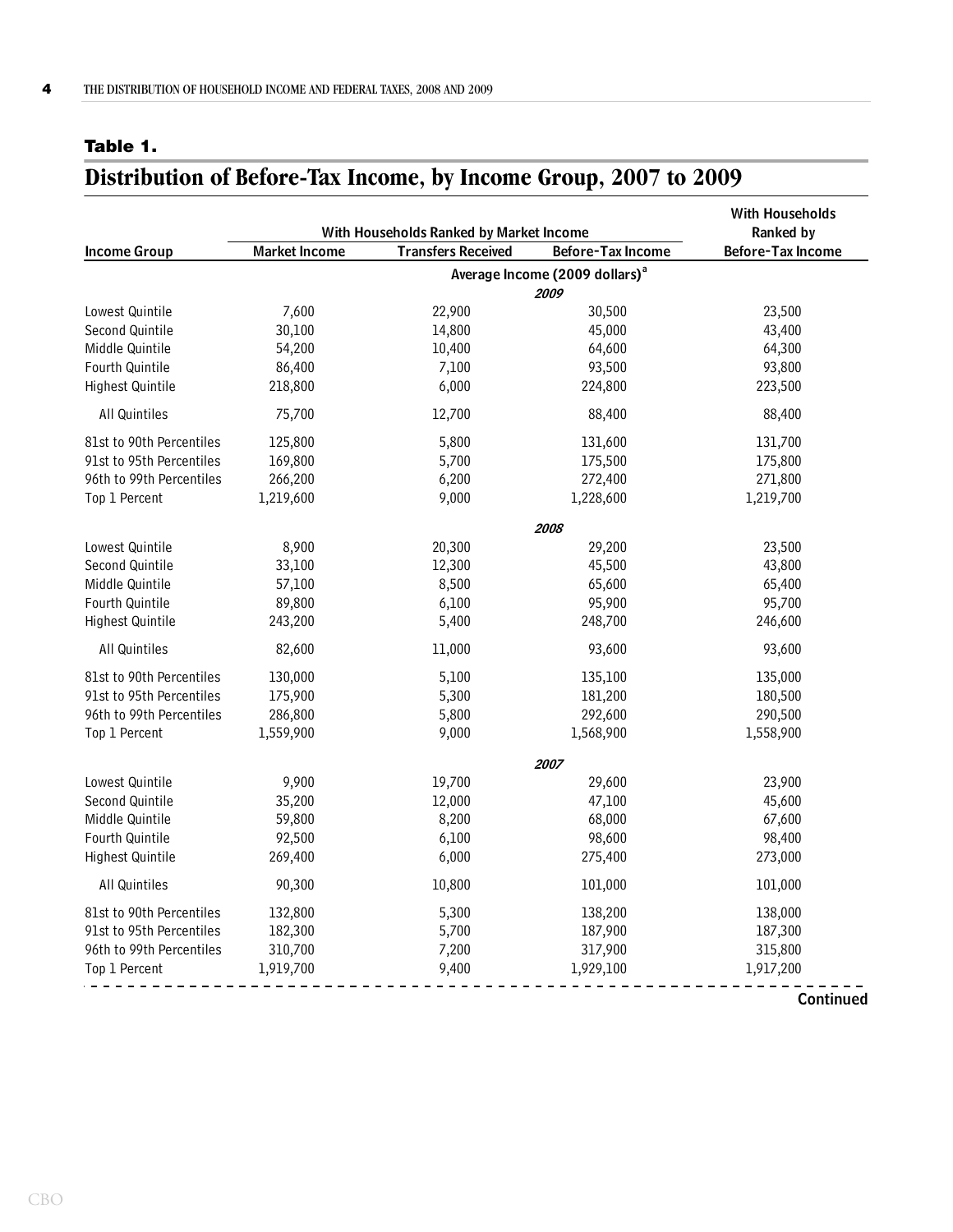**Table 1. Continued**

#### **Income Group** Lowest Quintile 2.2 40.5 7.7 5.1 Second Quintile 7.6 22.4 9.7 9.8 Middle Quintile 13.5 13.5 15.5 13.8 14.7 Fourth Quintile 21.7 21.7 20.1 21.1 21.1 Highest Quintile **56.8** 56.8 50.8 50.9 50.9 50.8 50.8 All Quintiles 100.0 100.0 100.0 100.0 100.0 100.0 100.0 100.0 81st to 90th Percentiles 16.2 16.2 14.4 14.5 14.5 14.9 91st to 95th Percentiles 11.1 2.2 9.9 9.9 10.1 96th to 99th Percentiles 14.1 2.0 12.4 12.5 Top 1 Percent 15.4 15.4 0.7 13.3 13.4 13.4 Lowest Quintile 2.5 42.3 7.1 5.0 Second Quintile **7.6** 21.4 9.2 9.4 9.4 Middle Quintile **13.0** 14.5 13.2 13.9 Fourth Quintile 20.5 10.5 19.3 20.1 Highest Quintile **57.8** 57.8 52.8 52.1 52.8 All Quintiles 100.0 100.0 100.0 100.0 100.0 100.0 100.0 81st to 90th Percentiles 15.2 14.5 14.0 14.3 14.0 14.3 91st to 95th Percentiles 10.6 2.4 9.7 9.8 96th to 99th Percentiles 13.9 12.5 12.6 12.6 12.6 Top 1 Percent 18.0 16.0 16.0 16.0 16.0 16.0 Lowest Quintile 2.5 4.8 4.8 4.8 Second Quintile **7.4** 21.1 8.9 9.0 9.0 Middle Quintile **12.5** 13.3 13.3 12.7 13.3 Fourth Quintile 19.3 10.6 18.4 19.1 Highest Quintile 59.2 59.2 11.0 54.1 54.6 All Quintiles 100.0 100.0 100.0 100.0 100.0 100.0 100.0 81st to 90th Percentiles 14.5 13.7 13.4 13.7 91st to 95th Percentiles 10.1 2.6 9.3 9.5 9.5 9.5 9.5 11 11 12 12 13 13 14 14 15 16 17 17 18 19 19 1 96th to 99th Percentiles 13.8 2.7 12.6 12.7 12.6 12.7 Top 1 Percent 20.8 20.8 0.9 18.7 18.7 18.7 With Households Ranked by Market Income **Ranked by** Ranked by **Market Income Transfers Received Before-Tax Income Before-Tax Income 2007 2009 2008 Share of Income (Percent) With Households**

## **Distribution of Before-Tax Income, by Income Group, 2007 to 2009**

Source: Congressional Budget Office.

Notes: Market income is composed of labor income, business income, capital gains, capital income (excluding capital gains), income received in retirement for past services, and other sources of income. Government transfers are cash payments and in-kind benefits from social insurance and other government assistance programs. Before-tax income is the sum of market income and government transfers. For more detailed definitions of income, see the appendix.

Quintiles, or fifths, are created by ranking households by either their market or before-tax income. Quintiles contain equal numbers of people.

a. Income amounts have been rounded to the nearest \$100.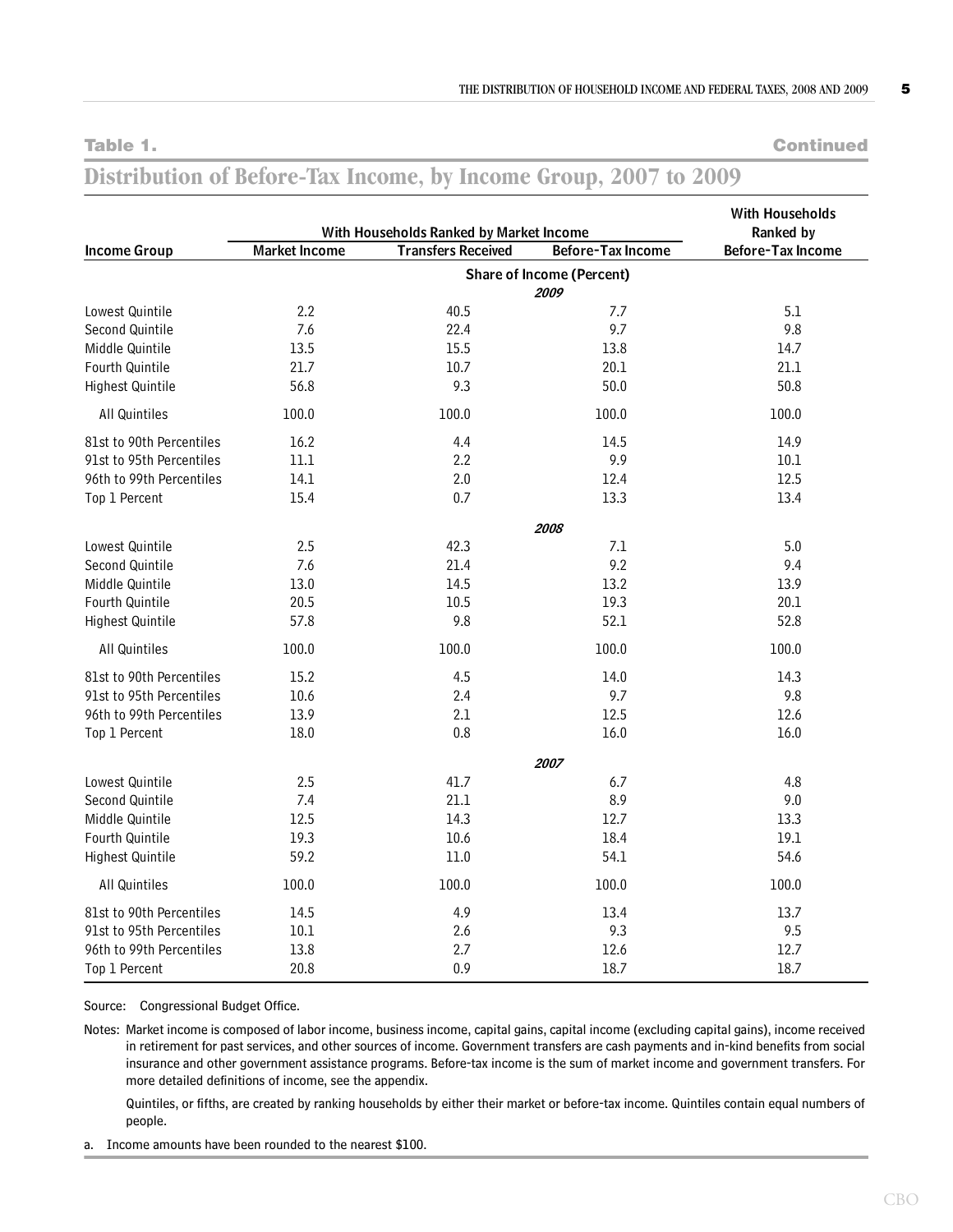### <span id="page-10-0"></span>**Table 2.**

## <span id="page-10-1"></span>**Distribution of Federal Taxes, by Income Group, 2007 to 2009**

| <b>Before-Tax</b>        | <b>All Federal</b> | Individual          | <b>Social</b>                                              | Corporate           | <b>Excise</b>    |
|--------------------------|--------------------|---------------------|------------------------------------------------------------|---------------------|------------------|
| <b>Income Group</b>      | <b>Taxes</b>       | <b>Income Taxes</b> | <b>Insurance Taxes</b>                                     | <b>Income Taxes</b> | <b>Taxes</b>     |
|                          |                    |                     | Average Federal Tax Rate (Percentage of before-tax income) |                     |                  |
|                          |                    |                     | 2009                                                       |                     |                  |
| Lowest Quintile          | 1.0                | $-9.3$              | 8.3                                                        | 0.5                 | 1.5              |
| Second Quintile          | 6.8                | $-2.6$              | 7.9                                                        | 0.5                 | 0.9              |
| Middle Quintile          | 11.1               | 1.3                 | 8.4                                                        | 0.6                 | 0.8              |
| Fourth Quintile          | 15.1               | 4.6                 | 9.1                                                        | 0.7                 | 0.6              |
| Highest Quintile         | 23.2               | 13.4                | 7.2                                                        | 2.3                 | 0.4              |
| All Quintiles            | 17.4               | 7.2                 | 8.0                                                        | 1.5                 | 0.6              |
| 81st to 90th Percentiles | 18.8               | 7.7                 | 9.7                                                        | 0.9                 | 0.5              |
| 91st to 95th Percentiles | 21.1               | 10.3                | 9.2                                                        | $1.1\,$             | 0.5              |
| 96th to 99th Percentiles | 24.1               | 14.6                | 7.4                                                        | 1.7                 | 0.4              |
| Top 1 Percent            | 28.9               | 21.0                | 2.5                                                        | 5.2                 | 0.2              |
|                          |                    |                     | 2008                                                       |                     |                  |
| Lowest Quintile          | 1.5                | $-9.1$              | 8.6                                                        | 0.6                 | 1.3              |
| Second Quintile          | 7.3                | $-2.5$              | 8.3                                                        | 0.6                 | 0.9              |
| Middle Quintile          | 11.6               | 1.2                 | 8.9                                                        | 0.8                 | 0.7              |
| Fourth Quintile          | 15.6               | 4.7                 | 9.4                                                        | 0.9                 | 0.6              |
| <b>Highest Quintile</b>  | 23.6               | 14.0                | 6.5                                                        | 2.7                 | 0.4              |
| All Quintiles            | 18.0               | 7.8                 | 7.8                                                        | 1.8                 | 0.6              |
| 81st to 90th Percentiles | 19.1               | 7.9                 | 9.6                                                        | 1.1                 | 0.5              |
| 91st to 95th Percentiles | 21.7               | 10.8                | 9.1                                                        | 1.4                 | 0.4              |
| 96th to 99th Percentiles | 24.7               | 15.4                | 6.8                                                        | 2.1                 | 0.4              |
| Top 1 Percent            | 28.1               | 20.4                | 2.0                                                        | 5.5                 | 0.2              |
|                          |                    |                     | 2007                                                       |                     |                  |
| Lowest Quintile          | 5.1                | $-5.8$              | 8.7                                                        | 1.0                 | 1.2              |
| Second Quintile          | 10.3               | $-0.1$              | 8.6                                                        | 1.0                 | 0.8              |
| Middle Quintile          | 14.0               | 3.1                 | 8.9                                                        | 1.3                 | 0.7              |
| Fourth Quintile          | 17.5               | 6.1                 | 9.3                                                        | 1.5                 | 0.6              |
| Highest Quintile         | 24.7               | 14.4                | 5.8                                                        | 4.1                 | 0.3              |
| All Quintiles            | 19.9               | 9.2                 | 7.3                                                        | 2.9                 | 0.5              |
| 81st to 90th Percentiles | 20.6               | 8.9                 | 9.4                                                        | 1.8                 | 0.5              |
| 91st to 95th Percentiles | 22.5               | 11.2                | 8.5                                                        | 2.3                 | 0.4              |
| 96th to 99th Percentiles | 25.4               | 15.5                | 6.0                                                        | 3.5                 | 0.3              |
| Top 1 Percent            | 28.3               | 19.4                | 1.6                                                        | 7.2                 | 0.1              |
|                          |                    |                     |                                                            |                     | <b>Continued</b> |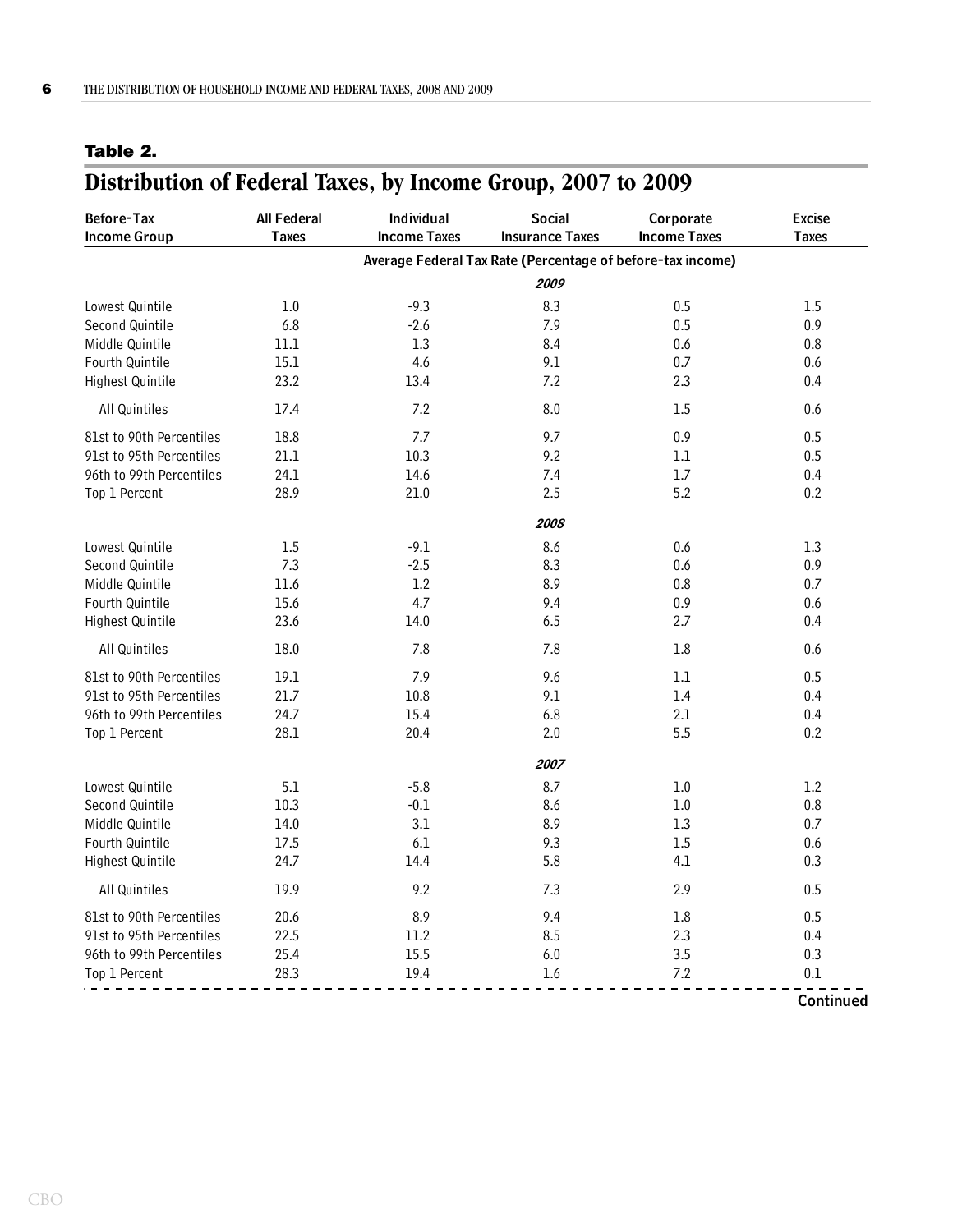**Table 2. Continued**

#### **Distribution of Federal Taxes, by Income Group, 2007 to 2009 Before-Tax Income Group** Lowest Quintile 0.3 -6.6 5.3 1.8 12.2 Second Quintile **3.8** -3.5 9.7 3.2 15.1 Middle Quintile **9.4** 2.7 15.4 5.8 18.8 Fourth Quintile 18.3 13.4 24.0 10.2 21.3 Highest Quintile 67.9 94.1 45.3 77.2 32.1 All Quintiles 100.0 100.0 100.0 100.0 100.0 100.0 100.0 100.0 81st to 90th Percentiles 16.1 15.9 17.9 12.5 12.5 12.5 91st to 95th Percentiles 12.2 14.3 11.6 7.4 7.5 96th to 99th Percentiles 17.3 25.2 11.6 14.1 7.7 Top 1 Percent 22.3 20.3 38.7 4.2 47.1 4.4 Lowest Quintile 0.4 -5.8 5.5 1.7 11.9 Second Quintile 3.8 -3.0 10.0 3.2 14.6 Middle Quintile 8.9 2.2 15.8 5.7 18.1 Fourth Quintile 17.4 12.1 24.3 9.9 20.9 Highest Quintile 69.2 69.2 94.6 44.1 78.0 34.1 All Quintiles 100.0 100.0 100.0 100.0 100.0 100.0 100.0 100.0 81st to 90th Percentiles 15.1 14.5 17.6 8.5 12.6 91st to 95th Percentiles 11.8 13.5 11.4 7.3 7.7 96th to 99th Percentiles 17.3 24.8 11.0 14.4 8.1 Top 1 Percent 25.0 41.8 4.2 47.8 5.7 Lowest Quintile 1.2 -3.0 5.6 1.7 10.9 Second Quintile 4.7 -0.1 10.5 3.2 14.2 Middle Quintile **9.4 4.6** 16.2 5.8 18.3 Fourth Quintile 16.8 12.6 24.4 9.9 22.2 Highest Quintile 67.8 66.0 43.1 78.5 34.2 All Quintiles 100.0 100.0 100.0 100.0 100.0 100.0 100.0 100.0 81st to 90th Percentiles 14.2 13.3 17.6 8.6 13.5 91st to 95th Percentiles 10.7 11.6 11.1 7.7 7.9 7.9 96th to 99th Percentiles  $16.2$  21.5 10.4 15.6 15.6 8.0 **2009 2008 2007 Share of Federal Tax Liabilities (Percent) All Federal Individual Social Corporate Excise Taxes Income Taxes Insurance Taxes Income Taxes Taxes**

Source: Congressional Budget Office.

Notes: Average tax rates are calculated by dividing tax liabilities of each type by total before-tax income for each income group.

Top 1 Percent 26.7 39.6 4.1 46.7 4.8

Before-tax income is the sum of market income and government transfers. Market income is composed of labor income, business income, capital gains, capital income (excluding capital gains), income received in retirement for past services, and other sources of income. Government transfers are cash payments and in-kind benefits from social insurance and other government assistance programs. For more detailed definitions of income, see the appendix.

Quintiles, or fifths, are created by ranking households by their before-tax income. Quintiles contain equal numbers of people.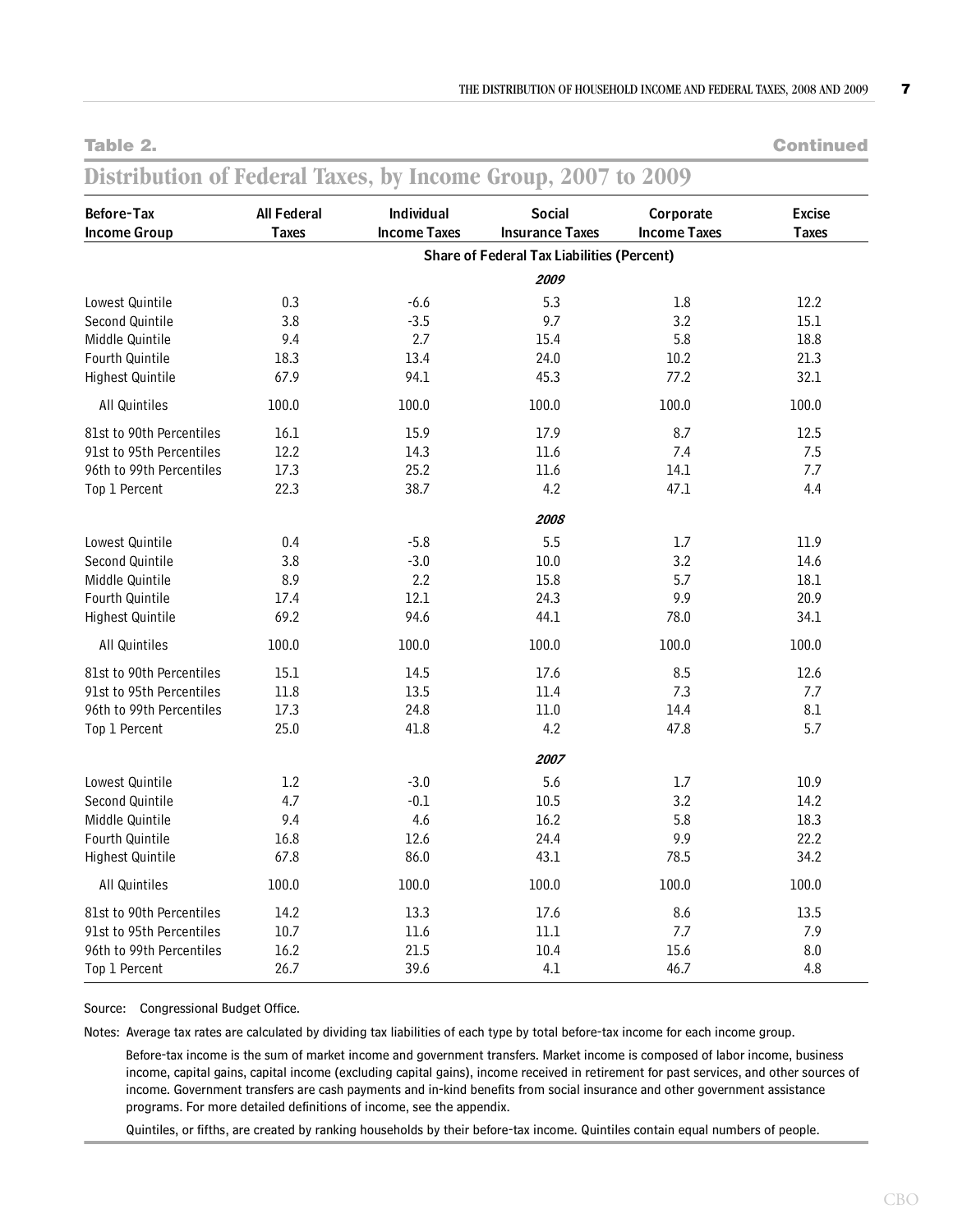

## <span id="page-12-1"></span>**Average Federal Tax Rates, by Income Group, 2009**

(Percent)

<span id="page-12-0"></span>**Figure 1.**

Source: Congressional Budget Office.

Notes: Average tax rates are calculated by dividing tax liabilities by before-tax income.

Before-tax income is the sum of market income and government transfers. Market income is composed of labor income, business income, capital gains, capital income (excluding capital gains), income received in retirement for past services, and other sources of income. Government transfers are cash payments and in-kind benefits from social insurance and other government assistance programs. For more detailed definitions of income, see the appendix.

Quintiles, or fifths, are created by ranking households by their before-tax income. Quintiles contain equal numbers of people. Federal taxes include individual and corporate income taxes, social insurance (or payroll) taxes, and excise taxes.

dividends are a much larger portion of income for households in the top percentile than for those in other income groups.

The changes in average individual income tax rates between 2007 and 2009 led to a larger share of income taxes being paid by households who were higher in the income distribution. Specifically, between 2007 and 2009, the share of taxes paid fell for the bottom three income quintiles, was close to flat for the fourth quintile, but rose for the highest quintile (from 86 percent to 94 percent). Within the top quintile, however, the shift was uneven; the share paid by the top percentile fell, and the share paid by the rest of the top quintile rose.

**Social Insurance (Payroll) Taxes.** Average rates for payroll taxes are fairly flat across most of the income distribution but are lower at the top. In 2009, the average payroll tax rate was 8.3 percent for the lowest quintile, 7.9 percent for the second quintile, 8.4 percent for the middle quintile, and 9.1 percent for the fourth quintile,

compared with 7.2 percent for the highest quintile and 2.5 percent for the top percentile of households (see [Table 2 on page 6](#page-10-0)). The rate for higher-income households is lower than that for others in part because more of the earnings for those households are above the maximum income subject to Social Security taxes and in part because earnings are a smaller share of their income. Social insurance taxes account for the largest share of taxes paid by households in all but the top quintile.

The average social insurance tax rate (social insurance taxes as a share of before-tax income) rose between 2007 and 2009, from 7.3 percent to 8.0 percent. Aggregate payroll tax rates increased because wages and salaries the base for the tax—fell more slowly than did other types of income, pushing up payroll taxes as a share of total income. Also, wages of taxpayers whose earnings were above the taxable maximum fell by more than wages of taxpayers whose earnings were below it. Consequently, the share of wages subject to the Social Security payroll tax rose, pushing up the average tax rate.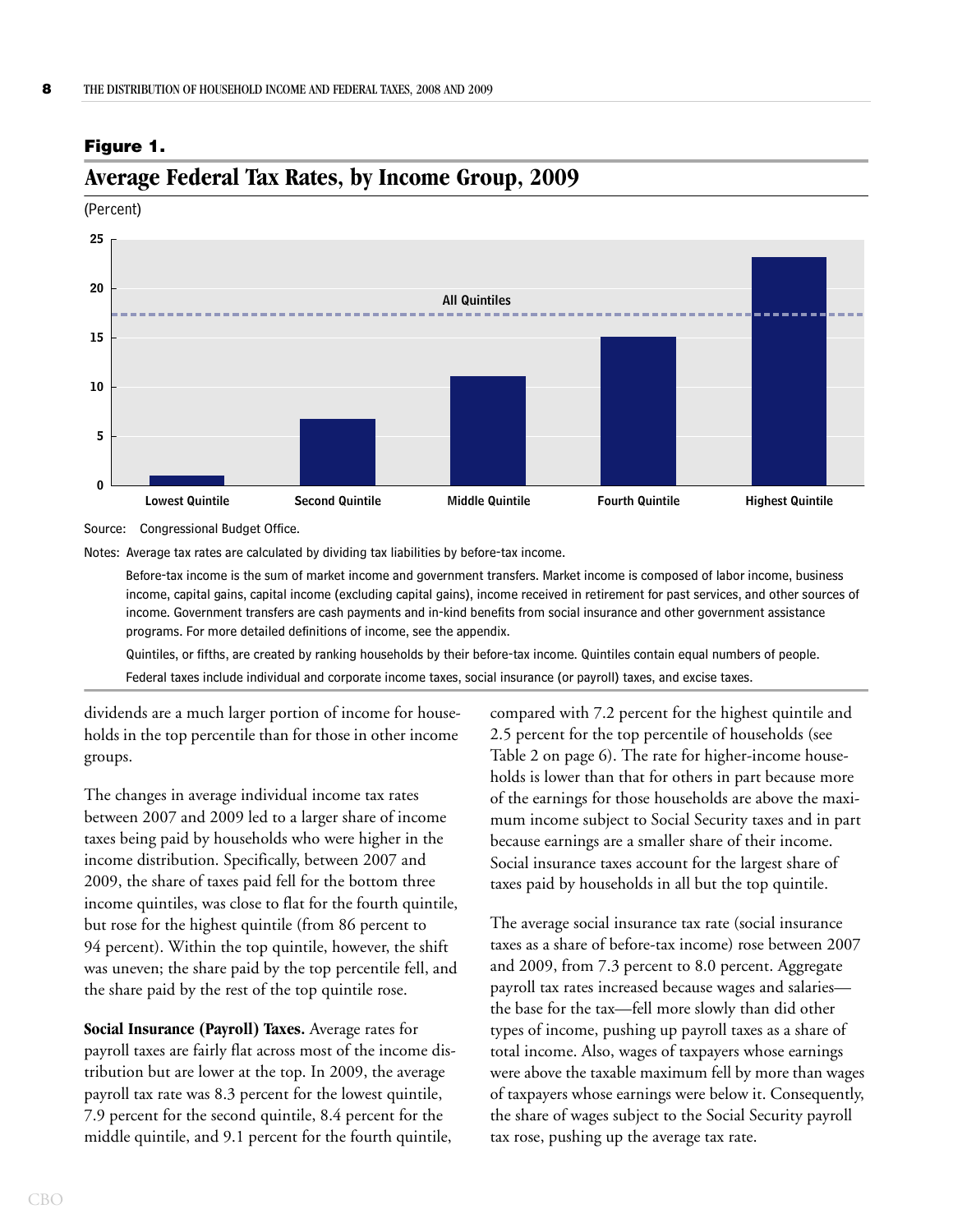#### <span id="page-13-1"></span>**Figure 2.**



## <span id="page-13-2"></span>**Shares of Before-Tax Income and Federal Taxes, by Income Group, 2009**

Source: Congressional Budget Office.

Notes: Before-tax income is the sum of market income and government transfers. Market income is composed of labor income, business income, capital gains, capital income (excluding capital gains), income received in retirement for past services, and other sources of income. Government transfers are cash payments and in-kind benefits from social insurance and other government assistance programs. For more detailed definitions of income, see the appendix.

Quintiles, or fifths, are created by ranking households by their before-tax income. Quintiles contain equal numbers of people. Federal taxes include individual and corporate income taxes, social insurance (or payroll) taxes, and excise taxes.

The pattern of changes was not uniform across the income distribution, however. Average payroll tax rates decreased for the bottom three quintiles; for those groups, wages declined as a share of total income, because government transfers rose and wages fell. In contrast, the rate for the highest quintile rose by 1.4 percentage points, because wages fell by less than did income from sources not subject to the payroll tax.

**Corporate Income Taxes.** The impact of the federal corporate income tax also rises with income, because CBO assumed in this analysis that most of the tax is borne by capital income, which is a larger share of income at the top of the distribution. Under CBO's assumption, the highest income quintile paid almost 80 percent of the corporate income tax during the 2007– 2009 period. In 2009, the average corporate income tax rate (corporate taxes as a share of before-tax household income) was 0.5 percent for the lowest quintile, 0.6 percent for the middle quintile, and 2.3 percent for the highest quintile. The average rate fell between 2007 and 2009, from 2.9 percent to 1.5 percent. Higher-income groups experienced a larger percentage-point decline in the tax.

**Excise Taxes.** The effect of federal excise taxes, relative to income, is greatest for lower-income households, who tend to spend a large share of their income on such goods as gasoline, alcohol, and tobacco, which are subject to such taxes. Average excise tax rates changed little between 2007 and 2009, however—no more than three-tenths of a percentage point for any income group.

#### <span id="page-13-0"></span>**Households' After-Tax Income**

Average federal tax rates rise with income, causing the distribution of after-tax income to be more even than that of before-tax income.<sup>5</sup> In 2009, households in the bottom four quintiles of the before-tax income distribution each received a share of after-tax income that was about 1 percentage point larger than their share of before-tax income (see [Figure 4 on page 11](#page-15-1)). In contrast, households in the highest quintile received 47.2 percent of after-tax income and 50.8 percent of before-tax income.

<sup>5.</sup> This report includes only federal taxes. CBO did not include state and local taxes in this analysis because of the difficulty of estimating them for individual households.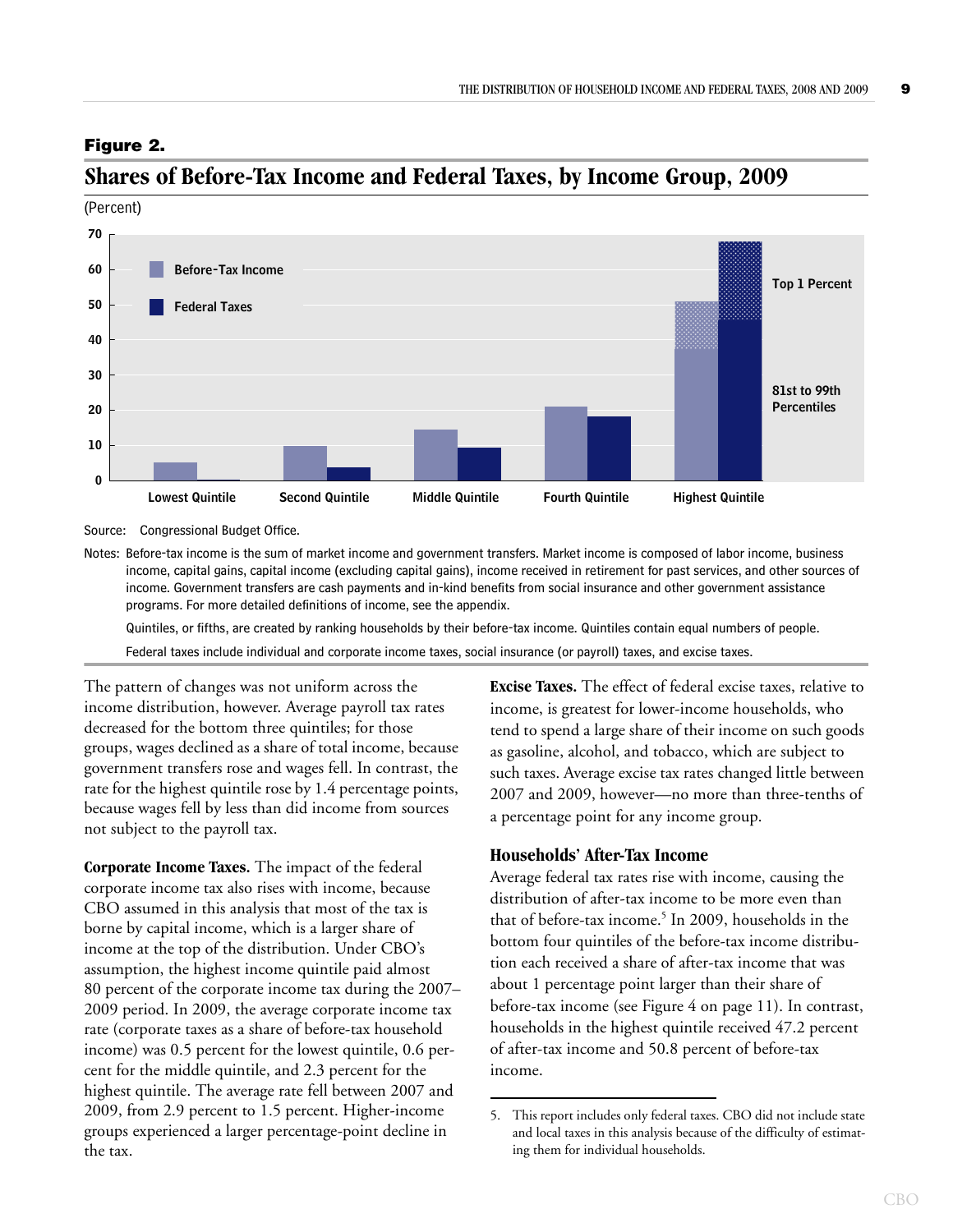

## <span id="page-14-2"></span>**Average Federal Tax Rates, by Income Group and Tax Source, 2009**

Source: Congressional Budget Office.

<span id="page-14-1"></span>**Figure 3.**

Notes: Average tax rates are calculated by dividing tax liabilities of each type by total before-tax income for each income group.

Before-tax income is the sum of market income and government transfers. Market income is composed of labor income, business income, capital gains, capital income (excluding capital gains), income received in retirement for past services, and other sources of income. Government transfers are cash payments and in-kind benefits from social insurance and other government assistance programs. For more detailed definitions of income, see the appendix.

Quintiles, or fifths, are created by ranking households by their before-tax income. Quintiles contain equal numbers of people.

Declines in after-tax income between 2007 and 2009 were heavily concentrated at the top of the income distribution (see [Table 3 on page 12\)](#page-16-0). After-tax income fell by 37 percent for the top 1 percent of households and by about 5 percent for households in the 81st to 99th percentiles. Households in the middle three quintiles of the income distribution experienced more modest declines (1 percent to 2 percent), and after-tax income increased slightly for households in the lowest quintile. As a consequence of those changes, the share of after-tax income accruing to the top percentile of the distribution fell by 5.2 percentage points. The share earned by each of the bottom four income quintiles rose between 0.6 and 2.0 percentage points, and the share earned by the 81st to 99th percentiles rose 1.0 percentage point.

Changes in the distribution of market income were responsible for much of the shift in the distribution of after-tax income between 2007 and 2009. Large declines in sources of market income that tilt heavily toward highincome households—such as capital gains and interestcaused the large decline in top incomes; for households in the highest percentile, average market income dropped 36 percent between 2007 and 2009.

Although market income was the primary factor causing the shift in the distribution of after-tax income, federal taxes and government transfers also contributed. Transfers were flat, in real terms, for the highest income quintile but rose for all other income groups. And average federal tax rates rose slightly for the top 1 percent of households but fell for all other groups, with the largest decreases experienced by those at the bottom of the income distribution. Thus, the downward shift in the distribution of income after federal taxes and transfers was larger than the downward shift in market income.

## <span id="page-14-0"></span>**Historical Trends**

Many of the changes in average federal tax rates and aftertax income in 2008 and 2009 are notable when viewed from a longer historical perspective: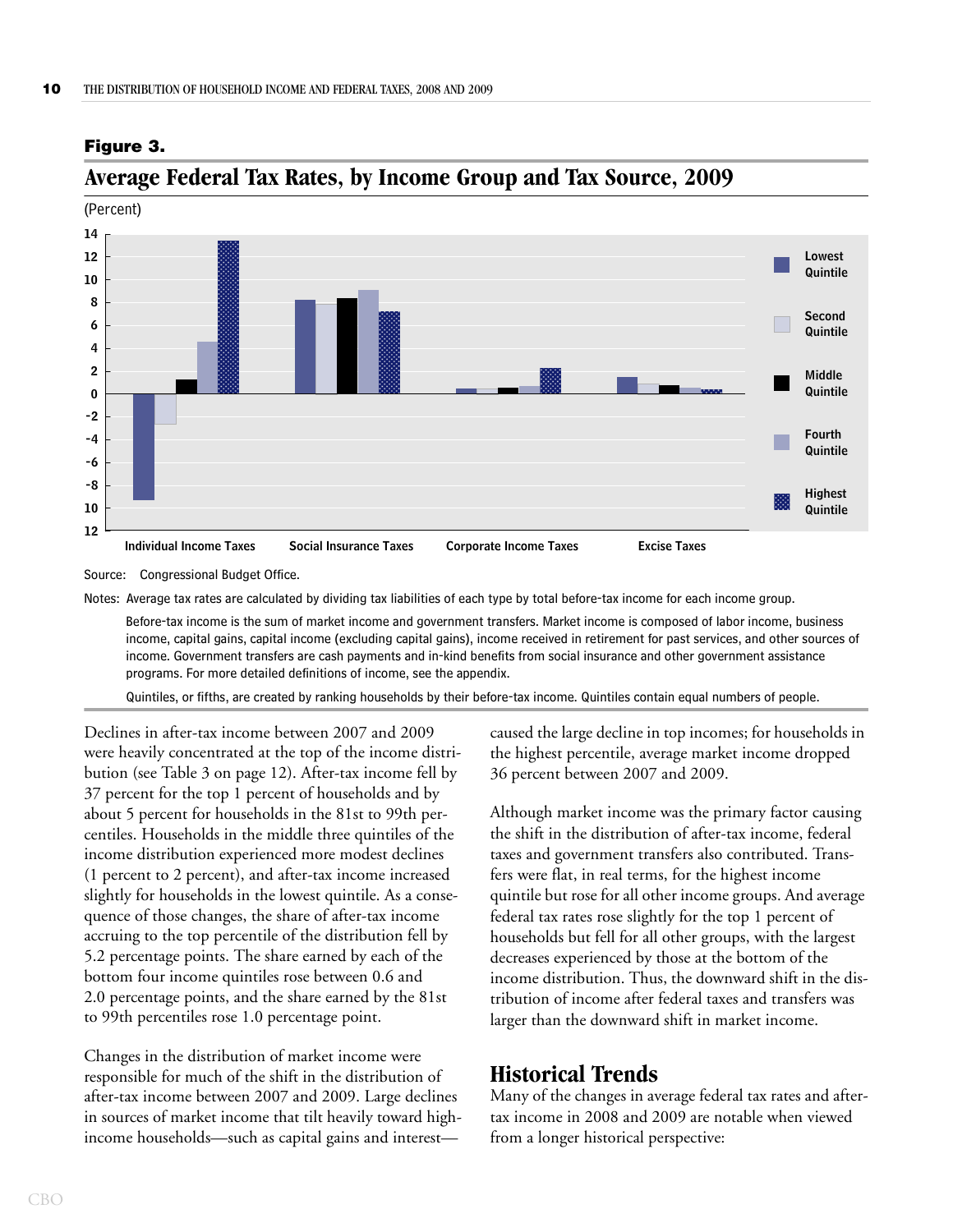## (Percent) **0 10 20 30 40 50 60 Lowest Quintile Second Quintile Middle Quintile Fourth Quintile Highest Quintile Top 1 Percent 81st to 99th Percentiles Before-Tax After-Tax**

#### <span id="page-15-1"></span>**Figure 4.**



## <span id="page-15-2"></span>**Shares of Before- and After-Tax Income, by Income Group, 2009**

Source: Congressional Budget Office.

Notes: Before-tax income is the sum of market income and government transfers. Market income is composed of labor income, business income, capital gains, capital income (excluding capital gains), income received in retirement for past services, and other sources of income. Government transfers are cash payments and in-kind benefits from social insurance and other government assistance programs.

After-tax income is the sum of market income and government transfers, minus federal tax liabilities.

For more detailed definitions of income, see the appendix.

Quintiles, or fifths, are created by ranking households by their before-tax income. Quintiles contain equal numbers of people.

Federal taxes include individual and corporate income taxes, social insurance (or payroll) taxes, and excise taxes.

- The overall average federal tax rates of 18.0 percent in 2008 and 17.4 percent in 2009 were the lowest in the 1979–2009 period (see [Figure 5 on page 14\)](#page-18-1) and were well below the previous low of 19.4 percent in 2003 and the average of 21.0 percent over that period.
- The average federal individual income tax rate also reached a new low in 2009, at 7.2 percent of household income, falling below previous low marks in 2008 and 2003. The average individual income tax rate fell below the average social insurance tax rate for the first time in the 31 years covered by this analysis.
- The average federal corporate income tax rate also approached the lowest level in the 1979–2009 period.
- The decline in after-tax income for the highestincome households reversed a substantial portion of the sharp rise in their income between 1979 and 2007 (see [Figure 6 on page 15](#page-19-0)).

### <span id="page-15-0"></span>**Average Federal Tax Rates, by Source**

The 2009 overall average federal tax rate (household tax liabilities divided by before-tax income) was the lowest observed in the 1979–2009 period, falling from 22.0 percent in 1979 to 17.4 percent in 2009 (see the top panel of [Figure 5 on page 14\)](#page-18-1). The rate declined in the early 1980s, then rose through much of the 1980s and 1990s. It peaked at 22.7 percent in 2000 and then fell sharply following the 2001 recession and tax legislation enacted in 2001 and 2003, reaching just under 19.4 percent in 2003. The rate rebounded somewhat over the next few years as economic conditions improved, before dropping substantially in 2008 and 2009.

The average individual income tax rate peaked at 11.9 percent of household income in 1981, then fell as the reduction in tax rates enacted in 1981 took effect. Legislation enacted in 1993 and rapidly rising incomes pushed the rate up again in the late 1990s—to 11.7 percent in 2000, close to its highest level. The rate then fell to 8.3 percent in 2003 as a result of the 2001 and 2003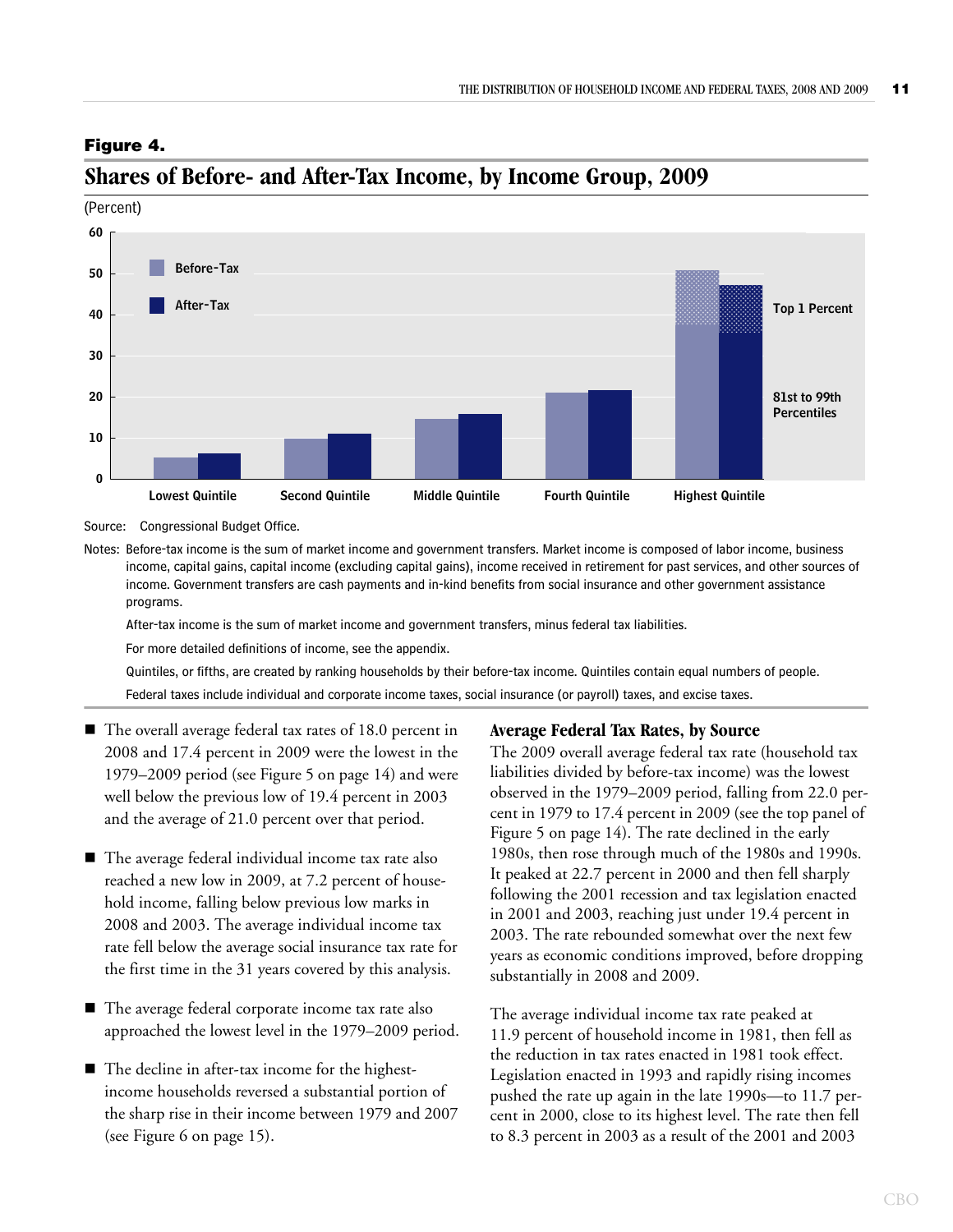#### <span id="page-16-0"></span>**Table 3.**

## **Distribution of Before- and After-Tax Income and Federal Taxes, by Income Group, 2007 to 2009**

| <b>Before-Tax</b><br><b>Income Group</b> | <b>Before-Tax Income</b> | Federal<br><b>Tax Liability</b>            | After-Tax Income |
|------------------------------------------|--------------------------|--------------------------------------------|------------------|
|                                          |                          | Average Amount (2009 dollars) <sup>a</sup> |                  |
|                                          |                          | 2009                                       |                  |
| Lowest Quintile                          | 23,500                   | 200                                        | 23,300           |
| Second Quintile                          | 43,400                   | 2,900                                      | 40,500           |
| Middle Quintile                          | 64,300                   | 7,200                                      | 57,100           |
| Fourth Quintile                          | 93,800                   | 14,100                                     | 79,600           |
| Highest Quintile                         | 223,500                  | 51,900                                     | 171,600          |
| All Quintiles                            | 88,400                   | 15,300                                     | 73,100           |
| 81st to 90th Percentiles                 | 131,700                  | 24,700                                     | 107,000          |
| 91st to 95th Percentiles                 | 175,800                  | 37,000                                     | 138,700          |
| 96th to 99th Percentiles                 | 271,800                  | 65,600                                     | 206,200          |
| Top 1 Percent                            | 1,219,700                | 353,000                                    | 866,700          |
|                                          |                          | 2008                                       |                  |
| Lowest Quintile                          | 23,500                   | 300                                        | 23,200           |
| Second Quintile                          | 43,800                   | 3,200                                      | 40,600           |
| Middle Quintile                          | 65,400                   | 7,600                                      | 57,900           |
| Fourth Quintile                          | 95,700                   | 14,900                                     | 80,700           |
| Highest Quintile                         | 246,600                  | 58,300                                     | 188,300          |
| All Quintiles                            | 93,600                   | 16,900                                     | 76,700           |
| 81st to 90th Percentiles                 | 135,000                  | 25,800                                     | 109,200          |
| 91st to 95th Percentiles                 | 180,500                  | 39,100                                     | 141,400          |
| 96th to 99th Percentiles                 | 290,500                  | 71,600                                     | 218,900          |
| Top 1 Percent                            | 1,558,900                | 438,300                                    | 1,120,500        |
|                                          |                          | 2007                                       |                  |
| Lowest Quintile                          | 23,900                   | 1,200                                      | 22,700           |
| Second Quintile                          | 45,600                   | 4,700                                      | 40,800           |
| Middle Quintile                          | 67,600                   | 9,500                                      | 58,100           |
| Fourth Quintile                          | 98,400                   | 17,200                                     | 81,200           |
| <b>Highest Quintile</b>                  | 273,000                  | 67,400                                     | 205,600          |
| All Quintiles                            | 101,000                  | 20,100                                     | 80,900           |
| 81st to 90th Percentiles                 | 138,000                  | 28,400                                     | 109,600          |
| 91st to 95th Percentiles                 | 187,300                  | 42,100                                     | 145,200          |
| 96th to 99th Percentiles                 | 315,800                  | 80,100                                     | 235,700          |
| Top 1 Percent                            | 1,917,200                | 543,400                                    | 1,373,700        |
|                                          |                          |                                            |                  |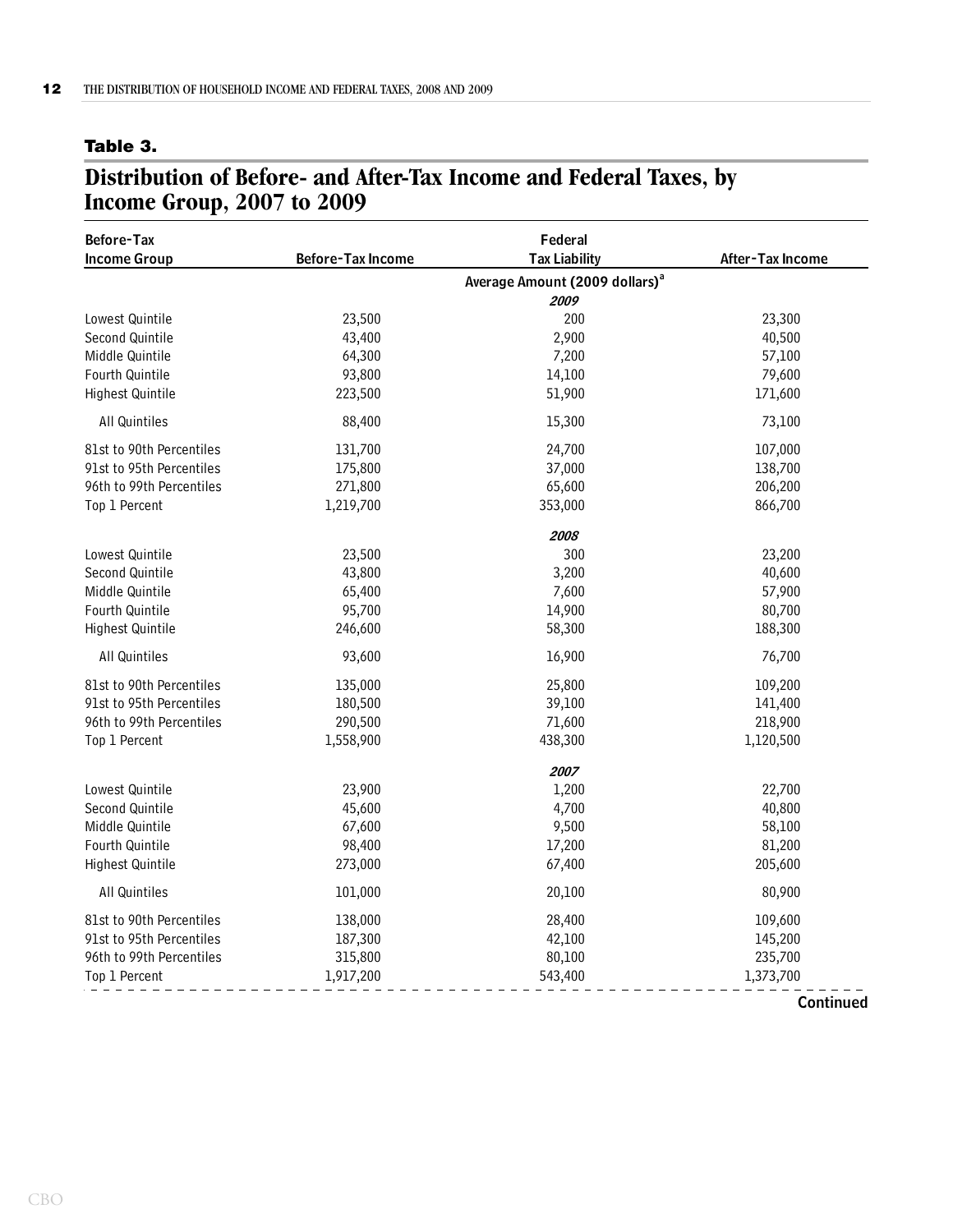**Table 3. Continued**

## **Distribution of Before- and After-Tax Income and Federal Taxes, by Income Group, 2007 to 2009**

| Before-Tax               |                          | Federal                                |                  |
|--------------------------|--------------------------|----------------------------------------|------------------|
| <b>Income Group</b>      | <b>Before-Tax Income</b> | <b>Tax Liability</b>                   | After-Tax Income |
|                          |                          | <b>Share of Total Amount (Percent)</b> |                  |
|                          |                          | 2009                                   |                  |
| Lowest Quintile          | 5.1                      | 0.3                                    | 6.2              |
| Second Quintile          | 9.8                      | 3.8                                    | $11.1$           |
| Middle Quintile          | 14.7                     | 9.4                                    | 15.8             |
| Fourth Quintile          | 21.1                     | 18.3                                   | 21.6             |
| Highest Quintile         | 50.8                     | 67.9                                   | 47.2             |
| All Quintiles            | 100.0                    | 100.0                                  | 100.0            |
| 81st to 90th Percentiles | 14.9                     | 16.1                                   | 14.6             |
| 91st to 95th Percentiles | 10.1                     | 12.2                                   | 9.6              |
| 96th to 99th Percentiles | 12.5                     | 17.3                                   | 11.4             |
| Top 1 Percent            | 13.4                     | 22.3                                   | 11.5             |
|                          |                          | 2008                                   |                  |
| Lowest Quintile          | 5.0                      | 0.4                                    | $6.0\,$          |
| Second Quintile          | 9.4                      | 3.8                                    | 10.6             |
| Middle Quintile          | 13.9                     | 8.9                                    | 15.0             |
| Fourth Quintile          | 20.1                     | 17.4                                   | 20.7             |
| Highest Quintile         | 52.8                     | 69.2                                   | 49.1             |
| All Quintiles            | 100.0                    | 100.0                                  | 100.0            |
| 81st to 90th Percentiles | 14.3                     | 15.1                                   | 14.1             |
| 91st to 95th Percentiles | 9.8                      | 11.8                                   | 9.4              |
| 96th to 99th Percentiles | 12.6                     | 17.3                                   | 11.6             |
| Top 1 Percent            | 16.0                     | 25.0                                   | 14.1             |
|                          |                          | 2007                                   |                  |
| Lowest Quintile          | 4.8                      | 1.2                                    | 5.6              |
| Second Quintile          | 9.0                      | 4.7                                    | $10.0$           |
| Middle Quintile          | 13.3                     | 9.4                                    | 14.3             |
| Fourth Quintile          | 19.1                     | 16.8                                   | 19.6             |
| Highest Quintile         | 54.6                     | 67.8                                   | 51.4             |
| All Quintiles            | 100.0                    | 100.0                                  | 100.0            |
| 81st to 90th Percentiles | 13.7                     | 14.2                                   | 13.6             |
| 91st to 95th Percentiles | 9.5                      | 10.7                                   | 9.2              |
| 96th to 99th Percentiles | 12.7                     | 16.2                                   | 11.8             |
| Top 1 Percent            | 18.7                     | 26.7                                   | 16.7             |

Source: Congressional Budget Office.

Notes: Before-tax income is the sum of market income and government transfers. Market income is composed of labor income, business income, capital gains, capital income (excluding capital gains), income received in retirement for past services, and other sources of income. Government transfers are cash payments and in-kind benefits from social insurance and other government assistance programs.

After-tax income is the sum of market income and government transfers, minus federal tax liabilities.

For more detailed definitions of income, see the appendix.

Quintiles, or fifths, are created by ranking households by their before-tax income. Quintiles contain equal numbers of people.

a. Income amounts have been rounded to the nearest \$100.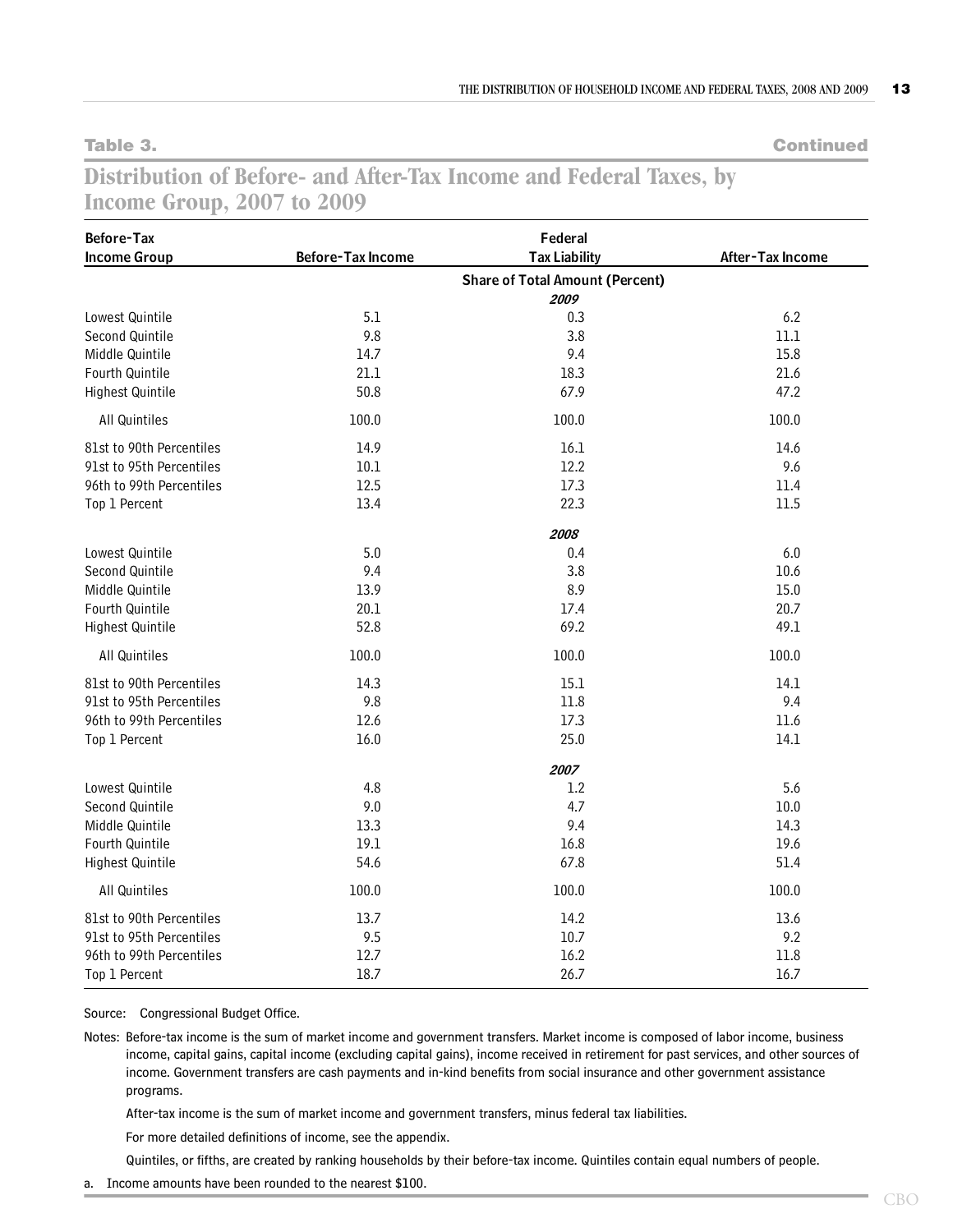tax cuts and the recession in 2001. Rates fell again in 2008 and 2009, to a new low of 7.2 percent of household income, largely because of declines in income and changes in tax law, as discussed earlier.

The average social insurance tax rate rose from 6.8 percent in 1979 to 8.0 percent in 2009. The rate rose throughout the 1980s because of legislated increases in the cap on earnings subject to the Social Security payroll tax and because of legislation enacted in 1983 that accelerated previously scheduled increases in the Social Security payroll tax rate. Subsequent legislation in the early 1990s first increased and then eliminated the cap on earnings subject to the Hospital Insurance payroll tax (which is used to finance a portion of Medicare). The payroll tax rate declined in the late 1990s and early 2000s as labor income grew more slowly than other income sources and as earnings above the maximum level subject to Social Security taxes grew more rapidly than earnings below that level. Those trends reversed in 2008 and 2009, causing the average payroll tax rate to rise.

#### <span id="page-18-0"></span>**Average Federal Tax Rates, by Income Group**

For most income groups, the 2009 average federal tax rate was the lowest observed in the 1979–2009 period (see the bottom panel of [Figure 5\)](#page-18-1). The pattern in the intervening years is more varied, reflecting the interaction of numerous changes to tax law and changes in the composition and distribution of income. For the lowest income group, the average rate fell from 7.5 percent in 1979 to 1.0 percent in 2009. Almost two-thirds of that decline came between 2007 and 2009, largely as a result of new refundable tax credits, as discussed earlier. Declines in earlier years were mainly caused by increases in the earned income tax credit, especially in the 1990s. Payroll tax rates rose steadily for the lowest income group, offsetting some of the decline in their individual income tax rates.

Households in the middle three income quintiles saw their average tax rate fall by 7.1 percentage points over 30 years, from 19.1 percent in 1979 to 12.0 percent in 2009. That decline was due primarily to declines in individual income taxes. The average tax rate for that group fell somewhat in the early 1980s and then fluctuated within a fairly narrow band through the 1980s and 1990s. Between 2000 and 2003, the rate declined by 3.1 percentage points, reflecting numerous changes in

#### <span id="page-18-1"></span>**Figure 5.**

## <span id="page-18-2"></span>**Average Federal Tax Rates, 1979 to 2009**



Source: Congressional Budget Office.

Notes: Average tax rates are calculated by dividing tax liabilities of each type by total before-tax income for each income group.

> Before-tax income is the sum of market income and government transfers. Market income is composed of labor income, business income, capital gains, capital income (excluding capital gains), income received in retirement for past services, and other sources of income. Government transfers are cash payments and in-kind benefits from social insurance and other government assistance programs. For more detailed definitions of income, see the appendix.

> Quintiles, or fifths, are created by ranking households by their before-tax income. Quintiles contain equal numbers of people.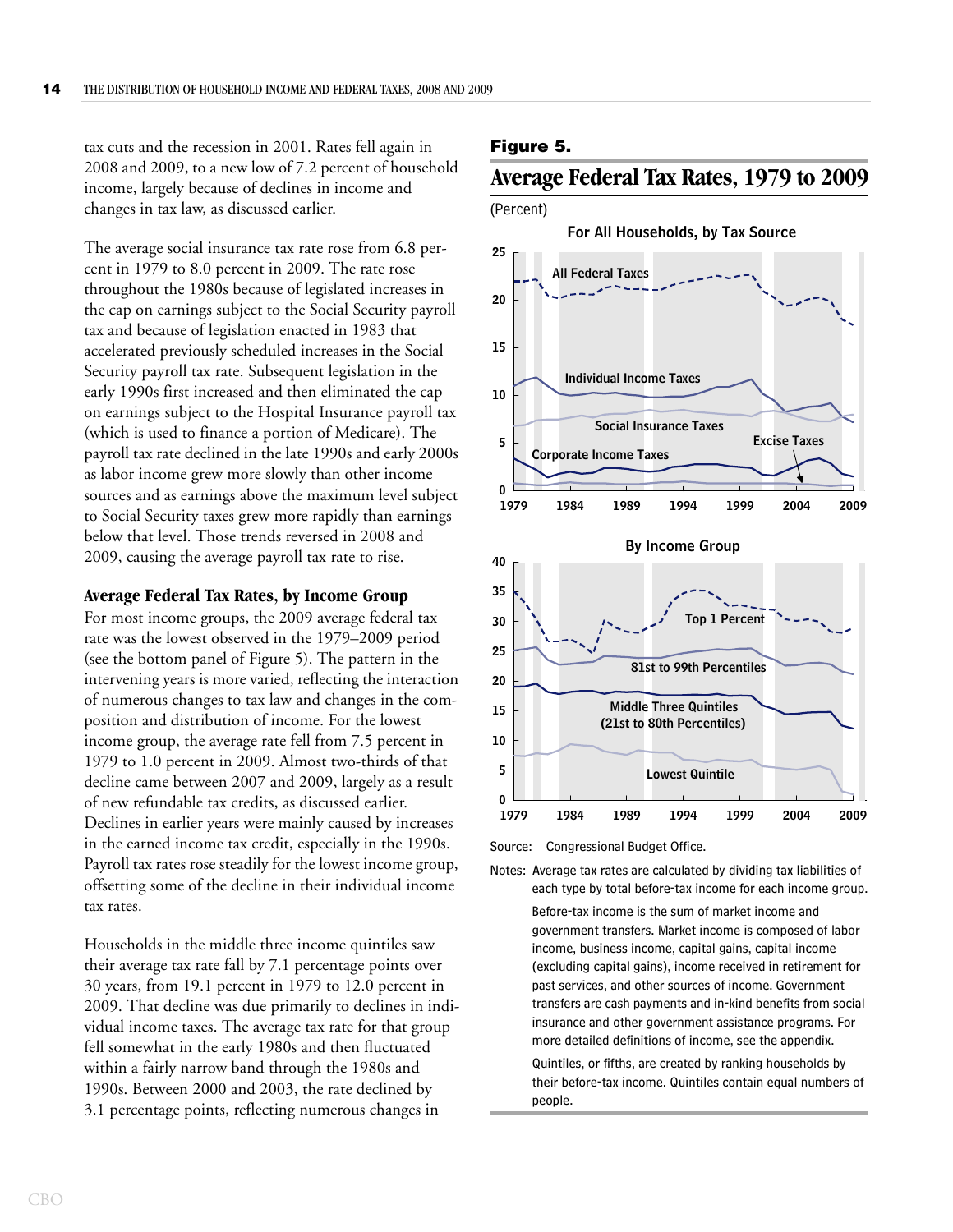law enacted in 2001—such as the expansion of the child tax credit, reductions in tax rates, and increases in the standard deduction for married couples—that lessened taxes for households in the middle quintiles. The average tax rate on the middle quintiles then rose slightly over the 2003–2007 period, before falling 2.8 percentage points from 2007 to 2009.

The average tax rate for households in the 81st to 99th percentiles of the income distribution also reached a low point in 2009, about 4 percentage points below its 1979 level. That rate fell in the early 1980s and then crept up over the remaining part of that decade and the 1990s, so in 2000 it slightly exceeded its 1979 level. The average tax rate for that group fell 2.9 percentage points between 2000 and 2003, crept up from 2003 to 2007, and then fell another 1.7 percentage points from 2007 to 2009.

In contrast, in 2009 the average tax rate for households in the top 1 percent of the before-tax income distribution was above its low point, reached in the early 1980s. The average tax rate for those households fell in the early 1980s and then rose following enactment of the Tax Reform Act of 1986. The average tax rate for that group then fell somewhat again in the latter half of the 1980s before climbing, on balance, in the 1990s. That upward movement reflected changes in law that raised tax rates for that group as well as rapid increases in their income, which caused their average tax rate to rise as more income was taxed in higher tax brackets. Tax rates for households in the top percentile declined after 2000. The decline was especially rapid in 2003, when a reduction in the tax rate for the top tax bracket enacted in 2001 took effect and further changes in law reduced tax rates on dividends and realized capital gains. The tax rate fell again in 2007, mostly because of declines in corporate income taxes, then rose somewhat from 2007 to 2009, as sharp declines in capital gains income caused a larger portion of the income of that group to be subject to the ordinary income tax rates.

The decline in after-tax income between 2007 and 2009 was much larger at the top of the income distribution than further down the distribution. The decline in income for the highest-income households reversed a substantial portion of the sharp rise in their income between 1979 and 2007 (see [Figure 6\)](#page-19-0). The closest historic parallel is the 2001 recession, which, like the most recent recession, was accompanied by a large drop in the value of assets. After-tax income for households in the

#### <span id="page-19-0"></span>**Figure 6.**

## <span id="page-19-1"></span>**Cumulative Growth in Average After-Tax Income Adjusted for Inflation, by Income Group, 1979 to 2009**



Source: Congressional Budget Office.

Notes: After-tax income is the sum of market income and government transfers, minus federal tax liabilities. Market income is composed of labor income, business income, capital gains, capital income (excluding capital gains), income received in retirement for past services, and other sources of income. Government transfers are cash payments and inkind benefits from social insurance and other government assistance programs. For more detailed definitions of income, see the appendix.

> Quintiles, or fifths, are created by ranking households by their before-tax income. Quintiles contain equal numbers of people.

Federal taxes include individual and corporate income taxes, social insurance (or payroll) taxes, and excise taxes.

top percentile of the before-tax income distribution fell 28 percent from 2000 to 2002 and then began growing quickly, surpassing the 2000 level in 2005. Partial evidence, discussed in the next section, indicates that income at the top of the income distribution rebounded somewhat in 2010 from its 2009 level. In prior recessions, declines in income for the highest-income households were less severe than in the two most recent recessions. After-tax income for households in the top 1 percent of the before-tax income distribution fell 15 percent between 1989 and 1991 and, during the recessions of 1980 and 1981–1982, barely fell from its level in 1979.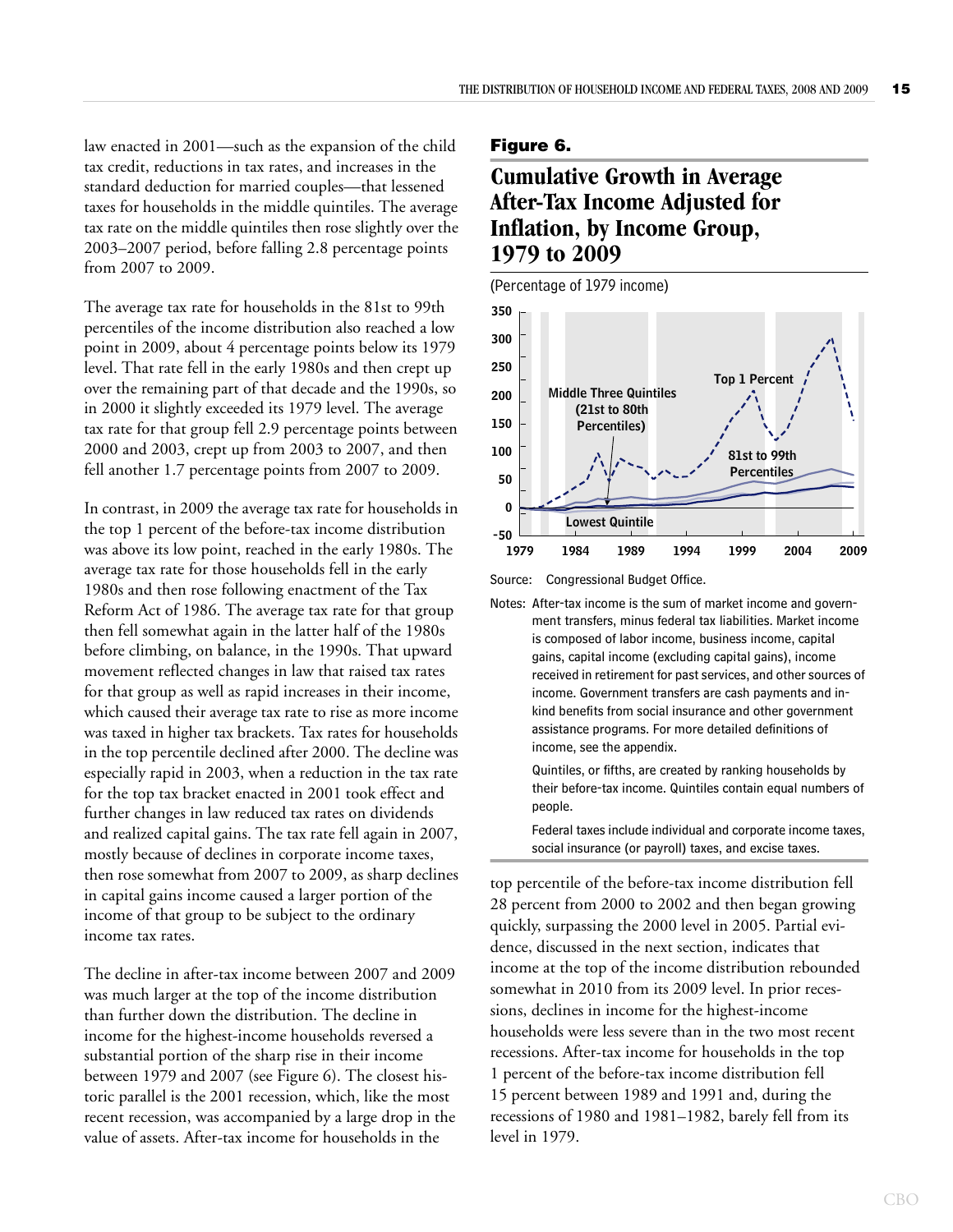## <span id="page-20-0"></span>**2010 and Beyond**

Although the detailed data that form the basis of CBO's estimates in this report are available only through 2009, other data can provide some insight into changes in the distribution of income and federal taxes in 2010 and 2011. Those data suggest that overall income continued to grow slowly in 2010 and 2011 and that income for households toward the higher end of the distribution increased more rapidly than income for households elsewhere in the income distribution in 2010. Average federal tax rates probably remained near their post-1979 low levels in both 2010 and 2011.

The Bureau of Economic Analysis (BEA) estimates that real per capita personal income grew by 1.1 percent in 2010 and 1.8 percent in 2011.<sup>6</sup> Personal income excluding transfer payments grew a little more slowly than personal income including transfer payments in 2010 and a little more rapidly in 2011.

In contrast, data from the Current Population Survey (CPS) have led the Census Bureau to estimate that real mean household income fell 2.3 percent between 2009 and 2010. In the CPS data, the decline in income was greater for households at the bottom of the income distribution than for those at the middle and the top.

Tabulations by the Internal Revenue Service of individual income tax returns filed for 2010 tell another, slightly different, story. Real income per return rose more than 2 percent from 2009 to 2010—a gain that exceeds the change in income in either the BEA or CPS data perhaps because income from capital gains, which is excluded from those other measures of income, rose rapidly.<sup>7</sup> Income went up more rapidly for higher-income taxpayers than for other taxpayers—by more than 10 percent for those filing returns with income in the top

1 percent of the distribution of all returns. The share of total before-tax income reported on those tax returns rose by 1.5 percentage points, with capital gains accounting for much but not all of that gain. That increase reversed about one-third of the 2007–2009 decline in the share of income reported to the IRS on returns with income in the top 1 percent of all returns.

Total federal tax revenue grew slowly in 2010 and 2011. Receipts in fiscal year 2010 were 15.1 percent of gross domestic product (GDP), matching 2009 as the lowest share of GDP since 1950. They rebounded slightly in fiscal year 2011, to 15.4 percent of GDP. Those figures imply that average federal tax rates probably did not rise much in 2010 or 2011.

## <span id="page-20-1"></span>**Differences with Earlier Estimates**

This report makes two significant changes to the methodology that CBO previously used in estimating average federal tax rates. The agency has changed:

- $\blacksquare$  Its allocation of the incidence of the federal corporate income tax, and
- Its method for valuing government-provided health insurance.

Those changes alter CBO's estimates somewhat: The change in the assumed incidence of the corporate income tax makes the federal tax system appear a bit less progressive, and the change in valuing government-provided health insurance increases the measured level and growth of income for many households with low income. However, those methodological changes do not alter this report's basic findings about the distribution of income and federal taxes.

CBO has also changed the way in which it adjusts for inflation. The agency now uses the personal consumption expenditures (PCE) price index, also referred to as the PCE deflator, rather than the consumer price index. The PCE price index generally shows slightly less inflation than does the consumer price index, making measured growth in real income larger for all income groups.

#### <span id="page-20-2"></span>**Incidence of the Corporate Income Tax**

In previous reports, CBO allocated the entire economic burden of the corporate income tax to owners of capital

<sup>6.</sup> BEA's measures of income are different from those used by CBO. Personal income, as defined by BEA, is the income that people receive in return for their provision of labor, land, and capital used in current production plus net current transfer payments they receive from business and government.

<sup>7.</sup> Income is measured here as income from taxable sources plus taxexempt interest and some nontaxable Social Security benefits. That is the broadest measure reported on tax returns, but it omits several nontaxable sources of income that are included in CBO's measure of before-tax income, such as employer-sponsored health benefits and payments from the Supplemental Nutrition Assistance Program.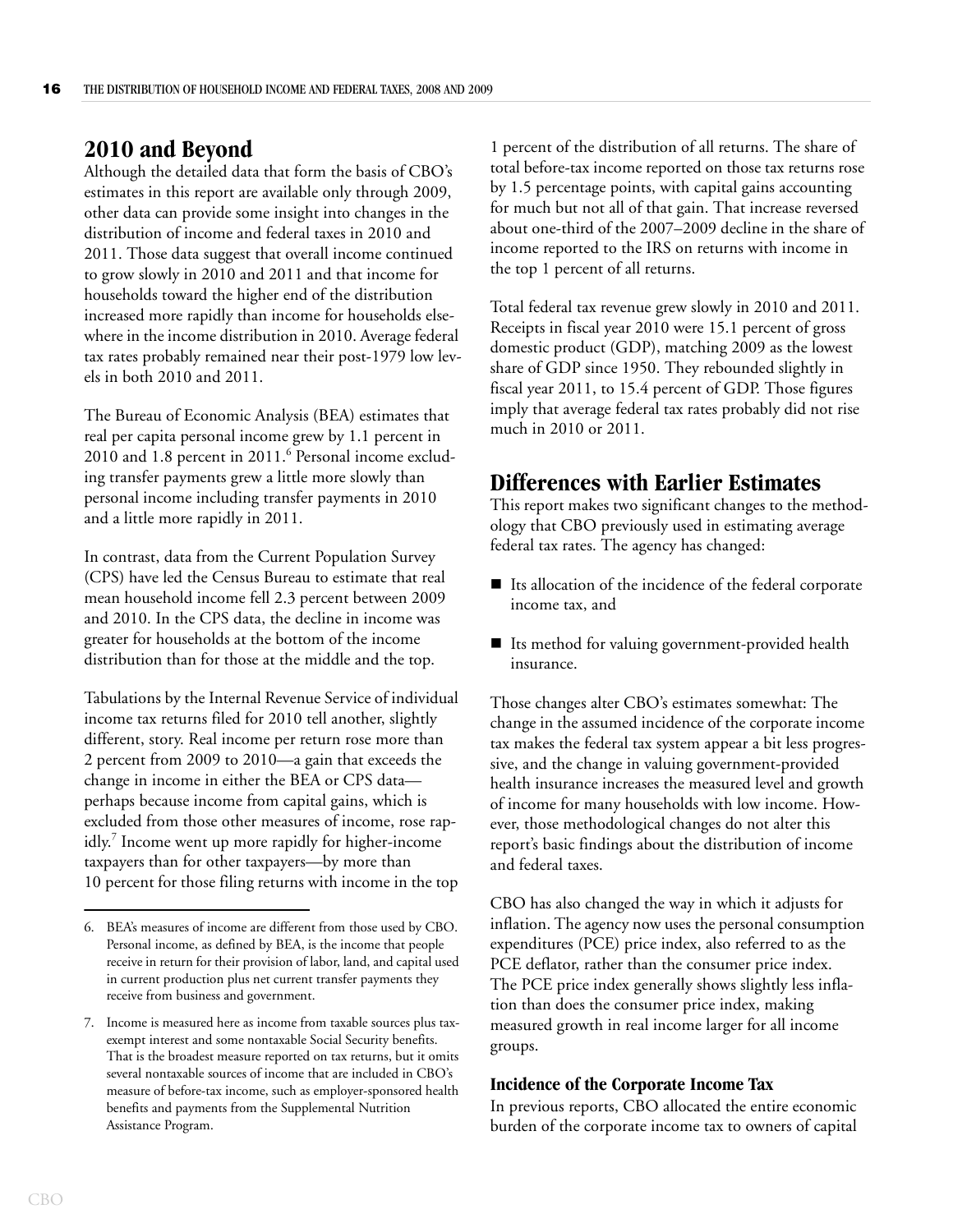in proportion to their capital income. CBO has reevaluated the research on that topic, and in this report it allocates 75 percent of the federal corporate income tax to capital income and 25 percent to labor income.

The incidence of the corporate income tax is uncertain. In the very short term, corporate shareholders are likely to bear most of the economic burden of the tax; but over the longer term, as capital markets adjust to bring the after-tax returns on different types of capital in line with each other, some portion of the economic burden of the tax is spread among owners of all types of capital. In addition, because the tax reduces capital investment in the United States, it reduces workers' productivity and wages relative to what they otherwise would be, meaning that at least some portion of the economic burden of the tax over the longer term falls on workers. That reduction in investment probably occurs in part through a reduction in U.S. saving and in part through decisions to invest more savings outside the United States (relative to what would occur in the absence of the U.S. corporate income tax); the larger the decline in saving or outflow of capital, the larger the share of the burden of the corporate income tax that is borne by workers.

CBO recently reviewed several studies that use so-called general-equilibrium models of the economy to determine the long-term incidence of the corporate income tax. The results of those studies are sensitive to assumptions about the values of several key parameters, such as the ease with which capital can move between countries. Using assumptions that reflect the central tendency of published estimates of the key parameters yields an estimate that about 60 percent of the corporate income tax is borne by owners of capital and 40 percent is borne by workers.<sup>8</sup>

However, standard general-equilibrium models exclude important features of the corporate income tax system that tend to increase the share of the corporate tax borne by corporate shareholders or by capital owners in general.<sup>9</sup> For example, standard models generally assume that corporate profits represent the "normal" return on capital (that is, the return that could be obtained from making a risk-free investment). In fact, corporate profits partly

represent returns on capital in excess of the normal return, for several reasons: Some corporations possess unique assets such as patents or trademarks; some choose riskier investments that have the potential to provide above-normal returns; and some produce goods or services that face little competition and thereby earn some degree of monopoly profits. Some estimates indicate that less than half of the corporate tax is a tax on the normal return on capital and that the remainder is a tax on such excess returns.<sup>10</sup> Taxes on excess returns are probably borne by the owners of the capital that produced those excess returns. Standard models also generally fail to incorporate tax policies that affect corporate finances, such as the preferences afforded to corporate debt under the corporate income tax. Increases in the corporate tax will increase the subsidy afforded to domestic debt, increasing the relative return on debt-financed investment in the United States and drawing new investment from overseas, thus reducing the net amount of capital that flows out of the country. In addition, standard models generally do not account for corporate income taxes in other countries; those taxes also reduce the amount of capital that flows out of this country because of the U.S. corporate income tax.

Those factors imply that workers bear less of the burden of the corporate income tax than is estimated using standard general-equilibrium models, but quantifying the magnitude of the impact of the factors is difficult. CBO chose to allocate 25 percent of the burden of the corporate income tax to workers and assigned that amount to households in proportion to their labor income.CBO allocated the remaining 75 percent to owners of capital and assigned that tax to households in proportion to their income from interest, dividends, adjusted capital gains,

<sup>8.</sup> Jennifer Gravelle, *[Corporate Tax Incidence: Review of General Equi](http://www.cbo.gov/publication/21486)[librium Estimates and Analysis](http://www.cbo.gov/publication/21486)*, Congressional Budget Office Working Paper 2010-03 (May 2010).

<sup>9.</sup> For a detailed discussion of many of these features, see Alan Auerbach, "Who Bears the Corporate Tax? A Review of What We Know," in James M. Poterba, ed., *Tax Policy and the Economy*, vol. 20 (MIT Press, 2006).

<sup>10.</sup> William M. Gentry and R. Glenn Hubbard, "Distributional Implications of Introducing a Broad-Based Consumption Tax," in James M. Poterba, ed., *Tax Policy and the Economy*, vol. 11 (MIT Press, 1997); Eric Toder and Kim Rueben, "Should We Eliminate Taxation of Capital Income?," in Henry J. Aaron, Leonard E. Burman, and C. Eugene Steurle, eds., *Taxing Capital Income* (Urban Institute, 2007); and Julie-Anne Cronin and others, *Distributing the Corporate Income Tax: Revised U.S. Treasury Methodology,* Office of Tax Analysis Technical Paper 5 (Department of Treasury, Office of Tax Analysis, May 2012).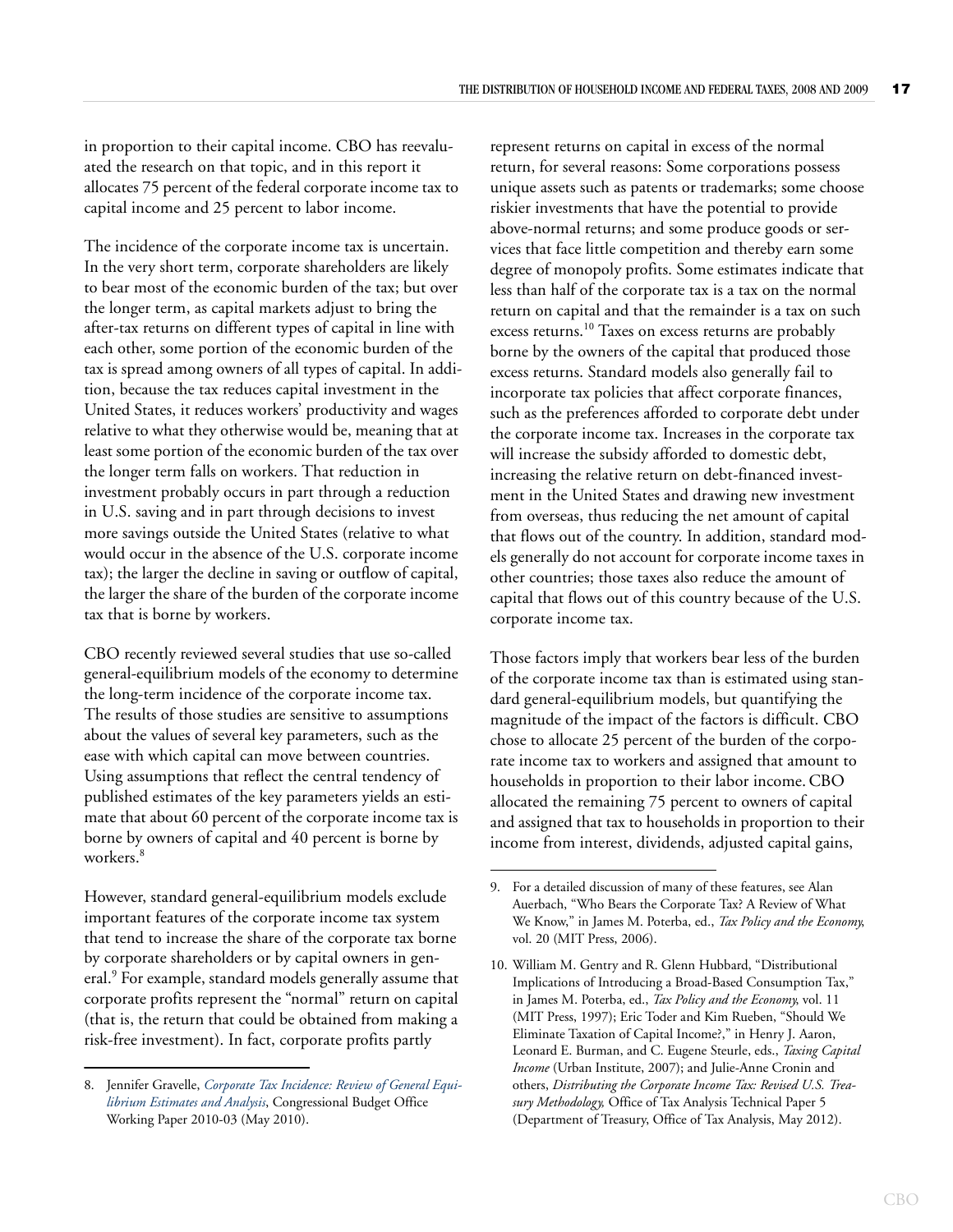and rents.<sup>11</sup> (The agency used capital gains scaled to their long-term historical level given the size of the economy and the tax rate that applies to them—called "adjusted capital gains"—rather than actual capital gains so as to smooth out large year-to-year variations in the total amount of gains realized.)

Because the share of labor income received by higherincome households is smaller than the share of capital income received by those households, CBO's revision to the allocation of the federal corporate income tax shifts more of that tax to households who are lower in the income distribution. For 2009, the change in methodology reduced the share of the corporate tax paid by households in the top percentile of before-tax income by 12 percentage points. The estimated share of the corporate tax in that year paid by the rest of the top quintile rose by 3 percentage points, and the estimated shares paid by the lowest quintile through the fourth quintile rose by 1, 2, 3, and 4 percentage points, respectively.

The change in the allocation of the corporate tax has a larger impact on the average tax rate for households in the top percentile than for households in other income groups. For 2009, that change lowered the average tax rate by 1.0 percentage point for the top percentile and raised it by 0.2 to 0.3 percentage points for the rest of the top quintile and for the other four quintiles (see [Table 4](#page-23-0)). Because CBO includes corporate income tax payments in before-tax income on the basis of the households to which those corporate taxes are assigned (increasing each household's income by the amount of corporate income tax that the household is estimated to pay), changing the allocation of the corporate tax affects that measure of income. For 2009, that change raised average before-tax income by less than \$50 for the lowest quintile, by roughly \$100 for the second and middle quintiles, and by \$300 for the fourth quintile. In contrast, the change lowered average before-tax income for the highest percentile by more than \$14,000.

## <span id="page-22-0"></span>**Valuation of Government-Provided Health Insurance**

Health insurance provided though Medicare, Medicaid, and the Children's Health Insurance Program (CHIP) represents a significant and growing portion of government transfers. CBO assigned a higher value to that insurance for the estimates in this report than in previous analyses of the distribution of household income and federal taxes

Receiving health insurance enhances the economic wellbeing of recipients, enabling them to obtain health care services at a reduced out-of-pocket cost and thereby to consume more health care without giving up other forms of consumption. Accordingly, CBO includes estimated values of health insurance—whether provided by an employer or the government—in its analyses of household income. However, assigning a value to health insurance is difficult because it is unclear how much households would be willing to pay for that insurance.<sup>12</sup>

Some recipients of health insurance might prefer to receive a cash payment equal to the employer's or government's cost of that insurance because then they could choose whether to use all of that cash payment to purchase insurance on their own or to use some or all of it for other purposes. Therefore, the value of the health insurance to some recipients is lower than the cost of providing it, particularly for some low-income recipients, whose consumption of other goods and services is tightly constrained by their lack of resources. For other recipients, though, the value of health insurance is higher than the cost of providing it, because in many cases the bundle of services provided through insurance cannot be purchased by an individual household at a price equal to the employer's or government's cost. Determining how much the value of the insurance to recipients differs from the cost of providing it is impossible without knowing the preferences of individual recipients.

Analyses of the distribution of income differ greatly in their treatment of health insurance. The Census Bureau's primary definition of household income excludes the value of health insurance, as do most studies based on 11. Although shareholders of corporations would bear the portion of

the corporate tax that is a tax on excess returns, measures of that share of the corporate tax are imprecise, as are efforts to identify corporate shareholders in the available data. CBO did not try to differentiate among capital owners in assigning the portion of the corporate income tax that falls on capital owners.

<sup>12.</sup> For a detailed discussion of issues involved in valuing insurance, see Bureau of the Census, *Conference on the Measurement of Noncash Benefits*, vol. 1, *Proceedings* (1986), [www.census.gov/](http://www.census.gov/hhes/www/poverty/publications/measurementconf.pdf) [hhes/www/poverty/publications/measurementconf.pdf.](http://www.census.gov/hhes/www/poverty/publications/measurementconf.pdf)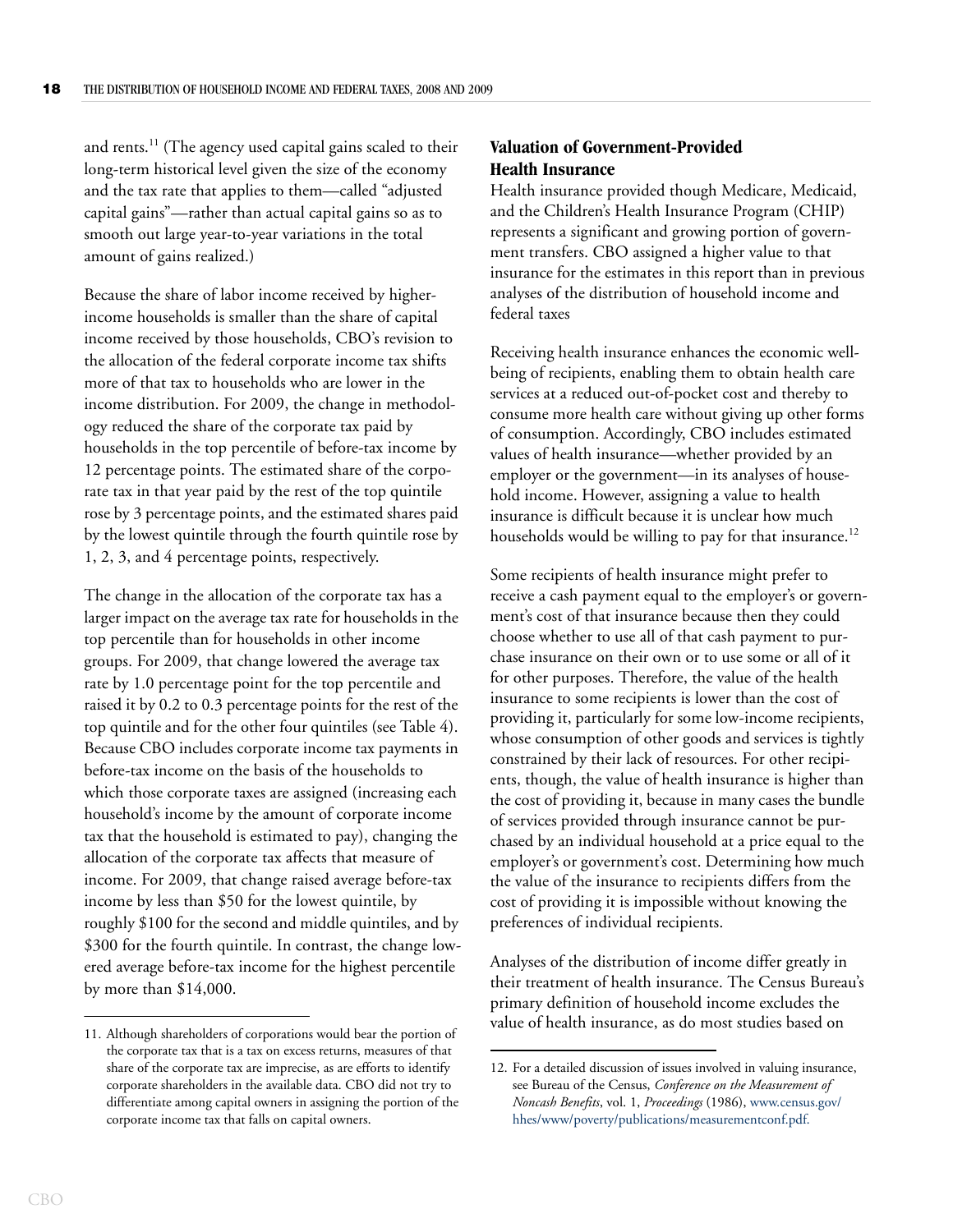#### <span id="page-23-0"></span>**Table 4.**

## <span id="page-23-1"></span>**Effects of Changes in Methodology on Estimates of the Distribution of Income and Average Federal Tax Rates, 2009**

|                                          |                                | <b>Current Methodology</b><br>(New incidence of<br>corporate income tax and<br>new valuation of | <b>Change from</b>                                    | <b>Change from New</b><br><b>Valuation of</b>  |
|------------------------------------------|--------------------------------|-------------------------------------------------------------------------------------------------|-------------------------------------------------------|------------------------------------------------|
| <b>Before-Tax</b><br><b>Income Group</b> | <b>Previous</b><br>Methodology | government-provided<br>health insurance)                                                        | New Incidence of<br><b>Corporate Income Tax</b>       | Government-Provided<br><b>Health Insurance</b> |
|                                          |                                |                                                                                                 | Average Before-Tax Income (2009 dollars) <sup>a</sup> |                                                |
| Lowest Quintile                          | 18,900                         | 23,500                                                                                          | $^\star$                                              | 4,600                                          |
| Second Quintile                          | 41,700                         | 43,400                                                                                          | 100                                                   | 1,600                                          |
| Middle Quintile                          | 63,600                         | 64,300                                                                                          | 100                                                   | 600                                            |
| Fourth Quintile                          | 93,100                         | 93,800                                                                                          | 300                                                   | 400                                            |
| Highest Quintile                         | 223,800                        | 223,500                                                                                         | $-500$                                                | 200                                            |
| All Quintiles                            | 86,600                         | 88,400                                                                                          | $\mathbf{0}$                                          | 1,800                                          |
| 81st to 90th Percentiles                 | 131,100                        | 131,700                                                                                         | 400                                                   | 200                                            |
| 91st to 95th Percentiles                 | 175,200                        | 175,800                                                                                         | 500                                                   | 100                                            |
| 96th to 99th Percentiles                 | 271,500                        | 271,800                                                                                         | $\star$                                               | 300                                            |
| Top 1 Percent                            | 1,234,600                      | 1,219,700                                                                                       | $-14,500$                                             | $-400$                                         |
|                                          |                                |                                                                                                 | <b>Average Federal Tax Rate</b>                       |                                                |
|                                          |                                |                                                                                                 | (Rates in percent; changes in percentage points)      |                                                |
| Lowest Quintile                          | $-0.2$                         | 1.0                                                                                             | 0.2                                                   | 1.0                                            |
| Second Quintile                          | 6.8                            | 6.8                                                                                             | 0.3                                                   | $-0.3$                                         |
| Middle Quintile                          | 11.4                           | 11.1                                                                                            | 0.2                                                   | $-0.5$                                         |
| <b>Fourth Quintile</b>                   | 15.1                           | 15.1                                                                                            | 0.2                                                   | $-0.2$                                         |
| Highest Quintile                         | 23.4                           | 23.2                                                                                            | $-0.1$                                                | $-0.1$                                         |
| All Quintiles                            | 17.7                           | 17.4                                                                                            | 0                                                     | $-0.3$                                         |
| 81st to 90th Percentiles                 | 18.6                           | 18.8                                                                                            | 0.3                                                   | $-0.1$                                         |
| 91st to 95th Percentiles                 | 20.9                           | 21.1                                                                                            | 0.2                                                   | $***$                                          |
| 96th to 99th Percentiles                 | 24.1                           | 24.1                                                                                            | 0.1                                                   | $-0.1$                                         |
| Top 1 Percent                            | 29.9                           | 28.9                                                                                            | $-1.0$                                                | $***$                                          |

Source: Congressional Budget Office.

Notes: CBO has revised its allocation of the incidence of the corporate income tax and its method for valuing government-provided health insurance. In this analysis, CBO has allocated 75 percent of corporate income taxes to capital owners and 25 percent to workers. Also, CBO has valued government-provided health insurance at the average cost to the government (total cost to the government divided by the number of program participants) of providing that insurance, as estimated by the Census Bureau. Those revisions are discussed in more detail in the report.

Before-tax income is the sum of market income and government transfers. Market income is composed of labor income, business income, capital gains, capital income (excluding capital gains), income received in retirement for past services, and other sources of income. Government transfers are cash payments and in-kind benefits from social insurance and other government assistance programs. For more detailed definitions of income, see the appendix.

Quintiles, or fifths, are created by ranking households by their before-tax income. Quintiles contain equal numbers of people.

Federal taxes include individual and corporate income taxes, social insurance (or payroll) taxes, and excise taxes.

 $* =$  between -\$50 and \$50;  $** =$  between -0.05 percentage points and 0.05 percentage points.

a. Income amounts have been rounded to the nearest \$100.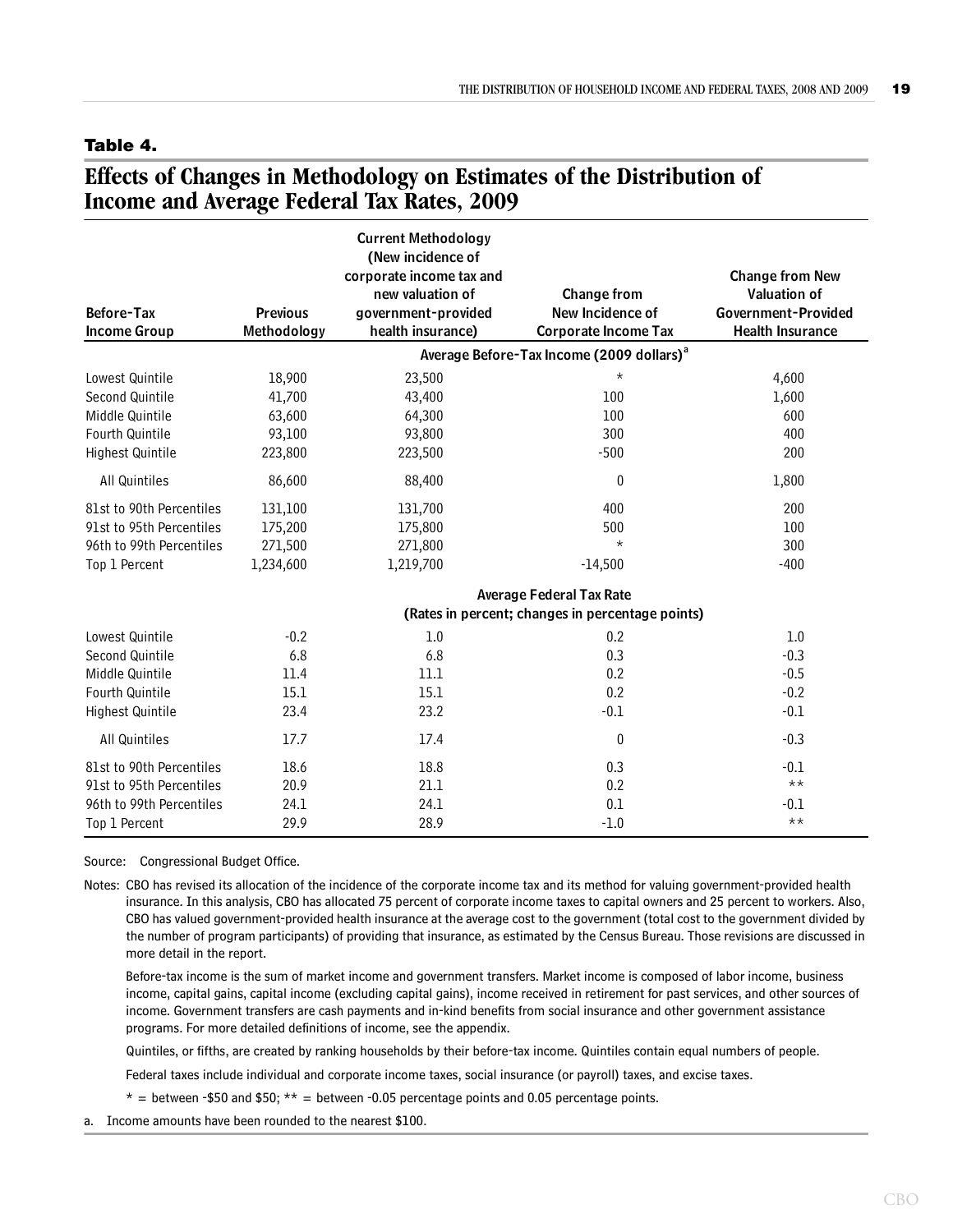income tax returns, whereas the Census Bureau's alternative definitions of income reflect the so-called fungible value of Medicare, Medicaid, and CHIP.<sup>13</sup> That fungible value is designed to represent the amount of resources freed up for other uses by the government-provided health insurance, up to the average cost to the government of providing that insurance. Specifically, for each household, the Census Bureau compares the household's income with an estimate of the cost to the household of meeting its basic needs for food and housing. If a household does not have enough income to meet those basic needs, the Census Bureau assumes that the household would spend nothing on health care in the absence of the government programs, and it sets the fungible value of health insurance for that household equal to zero. For households with some income above what is necessary to meet their basic needs, the fungible value is set equal to the amount of income above that basic standard, up to the average cost to the government of providing that insurance. One study used both the fungible value of health insurance from the CPS and measures of medical spending constructed from the Medical Expenditure Panel Survey (MEPS).<sup>14</sup> Another study replaced the CPS measures of health insurance with its own estimates of the government's average cost of providing that insurance, again derived from the MEPS.<sup>15</sup>

In previous reports, CBO included in before-tax income the so-called fungible value of Medicare, Medicaid, and CHIP as defined and estimated by the Census Bureau using data from the CPS. In this report, CBO instead included in household income the full value of Medicare, Medicaid, and CHIP, defined to equal the Census

Bureau's estimate of the average cost to the government of providing that insurance. CBO's new treatment of government-provided health insurance is consistent with CBO's long-standing treatment of employers' contributions to health insurance, for which the full cost is included in before-tax income.<sup>16</sup>

The change in the valuation of health insurance provided through Medicare, Medicaid, and CHIP has a significant effect on measured income, especially for households near the bottom of the income distribution. The aggregate difference between the Census Bureau's fungible values and the government's average costs was roughly \$200 billion for 2009. The change in valuation adds that amount to the before-tax income of households whose other beforetax income does not exceed the cost of meeting its basic needs for food and housing by more than the government's average cost of providing that insurance. The change in methodology increased CBO's estimate of average income for households in the bottom quintile of the before-tax income distribution by roughly \$4,600 (or nearly 25 percent) and for households in the second quintile by roughly \$1,600 (see [Table 4 on page 19](#page-23-0)).

The average federal tax rate for the population as a whole is 0.3 percentage points lower because of the increase in measured household income. Although one might expect the change to lower average tax rates the most for households in the lowest income quintile, the change actually boosts the average tax rate for that group by a percentage point. That increase occurs because the higher valuation of government-provided health insurance causes about one-eighth of the households in the bottom quintile under CBO's earlier methodology (roughly 3 million households) to be classified in the second quintile under CBO's new methodology, and it causes a corresponding number of households to be classified in the bottom quintile rather than the second quintile. The households who moved out of the bottom quintile generally had much lower cash income than did those who moved into it: The average household in the bottom quintile under

<sup>13.</sup> Arthur F. Jones Jr. and Daniel H. Weinberg, *The Changing Shape of the Nation's Income Distribution, 1974–1998,* Current Population Reports, Series P60-204 (Census Bureau, June 2000); Michael Strudler and others, *Analysis of the Distribution of Income, Taxes, and Payroll Taxes via Cross Section and Panel Data, 1979– 2004* (Internal Revenue Service, Statistics of Income Division, 2006); and Thomas Piketty and Emmanuel Saez, "Income Inequality in the United States, 1913–1998," *Quarterly Journal of Economics*, vol. 118, no. 1 (February 2003), pp. 1–39.

<sup>14.</sup> See Gary Burtless and Pavel Svaton, "Health Care, Health Insurance, and the Distribution of American Incomes," *Forum for Health Economics & Policy*, vol. 13, no. 1 (2010), [www.bepress.com/fhep/13/1/1.](http://www.degruyter.com/view/j/fhep)

<sup>15.</sup> See Richard V. Burkhauser and Kosali I. Simon, *Measuring the Impact of Health Insurance on Levels and Trends in Inequality*, Working Paper 15811 (National Bureau of Economic Research, March 2010).

<sup>16.</sup> The Census Bureau assigns the average cost of governmentprovided health insurance to beneficiaries on the basis of average expenditures by state and by risk class. It estimates the cost of employers' contributions to health insurance on the basis of a separate survey of employers. A full description of the methods used to value noncash benefits is provided in Bureau of the Census, *Measuring the Effect of Benefits and Taxes on Income and Poverty: 1992*, Current Population Reports, Series P60, No. 186RD (September 1993), pp. viii–ix and B-1 to B-5.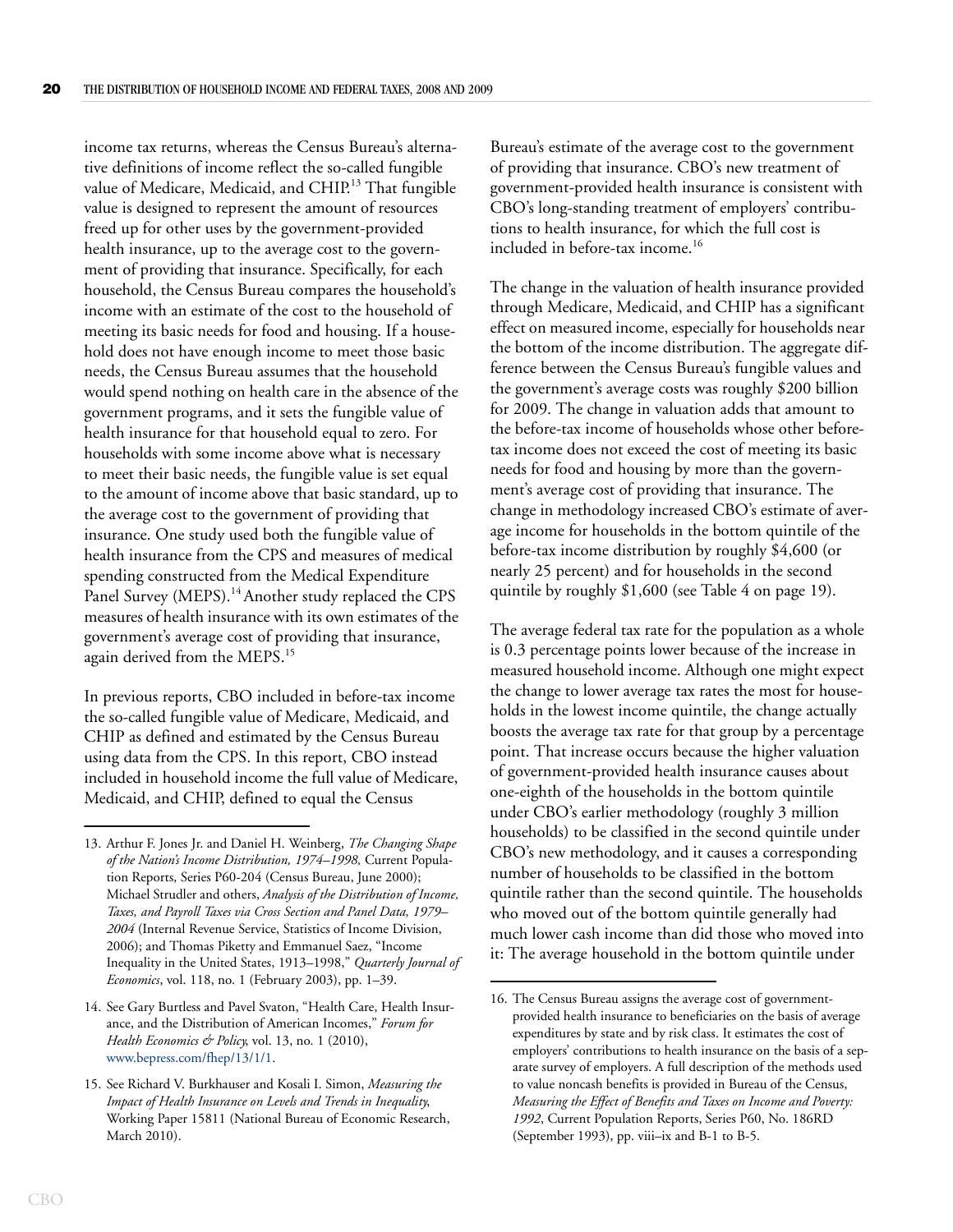both methodologies had about \$10,000 in cash wages, compared with \$3,000 for the average household who moved out of the bottom quintile and \$21,000 for the average household who moved into that quintile. Because households who moved into the bottom quintile had more income from taxable sources, their average tax rates were more than 5 percentage points higher, on average, than those of the households they replaced; as a result, the average tax rate for households in the lowest quintile rose. That reranking of households more than offset the decline in the average tax rate caused by the additional income for the bottom quintile.

The change in valuation also increases the measured longterm growth of income, especially for households near the bottom of the income distribution. The government's average cost of providing Medicare, Medicaid, and CHIP has risen more rapidly than has household income from most other sources, and including that full cost in income leads to faster growth of measured income for households receiving those benefits.<sup>17</sup>

Supplemental tables, available on [CBO's Web site,](http://www.cbo.gov/publication/43310) show estimated household income and average federal tax rates using a measure of income that includes only the fungible value of Medicare, Medicaid, and CHIP.

#### <span id="page-25-0"></span>**Measuring Inflation**

In this report, CBO adjusted household income for the effects of inflation using the personal consumption expenditures price index. That index is constructed by the Bureau of Economic Analysis as part of the national income and product accounts. Previously, CBO had used the Bureau of Labor Statistics' research series of the consumer price index for all urban consumers (CPI-U-RS). The average annual inflation rate over the 1979–2009 period was about 0.2 percentage points lower as measured by the PCE price index than as measured by the CPI-U-RS. In CBO's judgment, the PCE price index is a more appropriate deflator for the measures of income used in this report because its scope includes health care services purchased by third parties on behalf of people (services that are included in the measures of income used in this report) and because it more fully accounts for the adjustments that consumers make to their spending patterns as some prices change relative to other prices.<sup>18</sup>

<sup>17.</sup> See Congressional Budget Office, *[Trends in the Distribution of](http://www.cbo.gov/publication/42729)  [Household Income Between 1979 and 2007](http://www.cbo.gov/publication/42729)* (October 2011), Appendix C.

<sup>18.</sup> For a more detailed discussion of alternative measures of inflation, see Congressional Budget Office, *[Using a Different](http://www.cbo.gov/publication/21228)  [Measure of Inflation for Indexing Federal Programs and the Tax Code](http://www.cbo.gov/publication/21228)* (February 2010).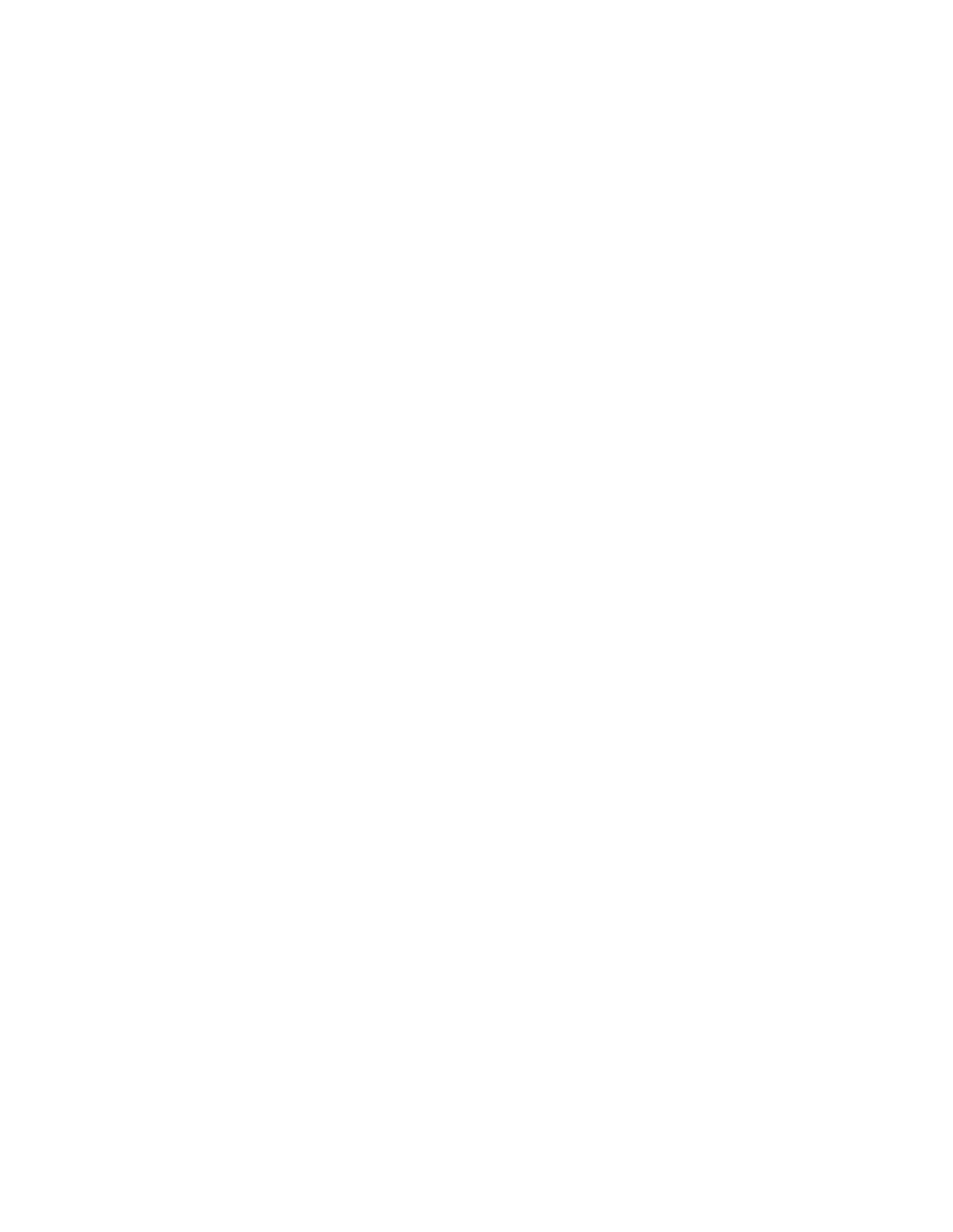# **Appendix: Methodology**

<span id="page-27-0"></span>**I**n estimating the distribution of household income and federal taxes, the Congressional Budget Office (CBO) draws on various data sources and makes judgments about the best way to use those data. This appendix explains the methodology CBO used in this report.

## **Sources of Data**

Information on household income for this analysis comes from two primary sources: the Statistics of Income (SOI), collected by the Internal Revenue Service, and the Current Population Survey (CPS), collected by the Census Bureau. The core data come from the SOI, a nationally representative sample of individual income tax returns that has increased in size from roughly 90,000 returns around 1980 to more than 300,000 returns in recent years. CBO used the full Individual Income Tax file, which contains more detail than the public-use version of the file. CBO supplemented those SOI data with data from the Annual Social and Economic Supplement to the CPS; those survey data contain information on the demographic characteristics and income of a large sample of households.

Both the SOI and the CPS lack important information needed for estimating and comparing after-tax household income over time. The SOI lacks information about couples and individuals who do not file a federal tax return; in addition, it does not report all income from government cash transfer programs, has no information on the receipt of in-kind transfers and benefits, and is organized by tax-filing units rather than households. The CPS lacks detailed information on high-income households, does not report capital gains, underreports other income from capital, and lacks information on the deductions and adjustments necessary to compute taxes.

To overcome the limitations of both data sources, CBO statistically matched each SOI record to a corresponding CPS record on the basis of demographic characteristics and income. Each pairing resulted in a new record that took on the demographic characteristics of the CPS record and the income reported in the SOI. (Some types of income, such as certain transfers and in-kind benefits, appear only in the CPS; values for those items were drawn directly from that survey.) Because not all households have to file tax returns, some households do not appear in the SOI. Therefore, after all SOI records were matched to CPS records, the remaining CPS records were recorded as households who did not file an income tax return, and their income values were taken directly from the CPS. CBO then estimated the tax liability for each record.

### **Who Pays Taxes?**

In its analysis, CBO assumed that households bear the economic cost of the taxes they pay directly, such as individual income taxes and the employee's share of payroll taxes. CBO further assumed—as do most economists that employers pass on their share of payroll taxes to employees by paying lower wages than they would otherwise pay. Therefore, CBO included the employer's share of payroll taxes in households' before-tax income and in households' taxes.

CBO also assumed that the economic cost of excise taxes falls on households according to their consumption of taxed goods (such as tobacco and alcohol). Excise taxes on intermediate goods, which are paid by businesses, were attributed to households in proportion to their overall consumption. CBO assumed that each household spent the same amount on taxed goods as a similar household with comparable income is reported to spend in the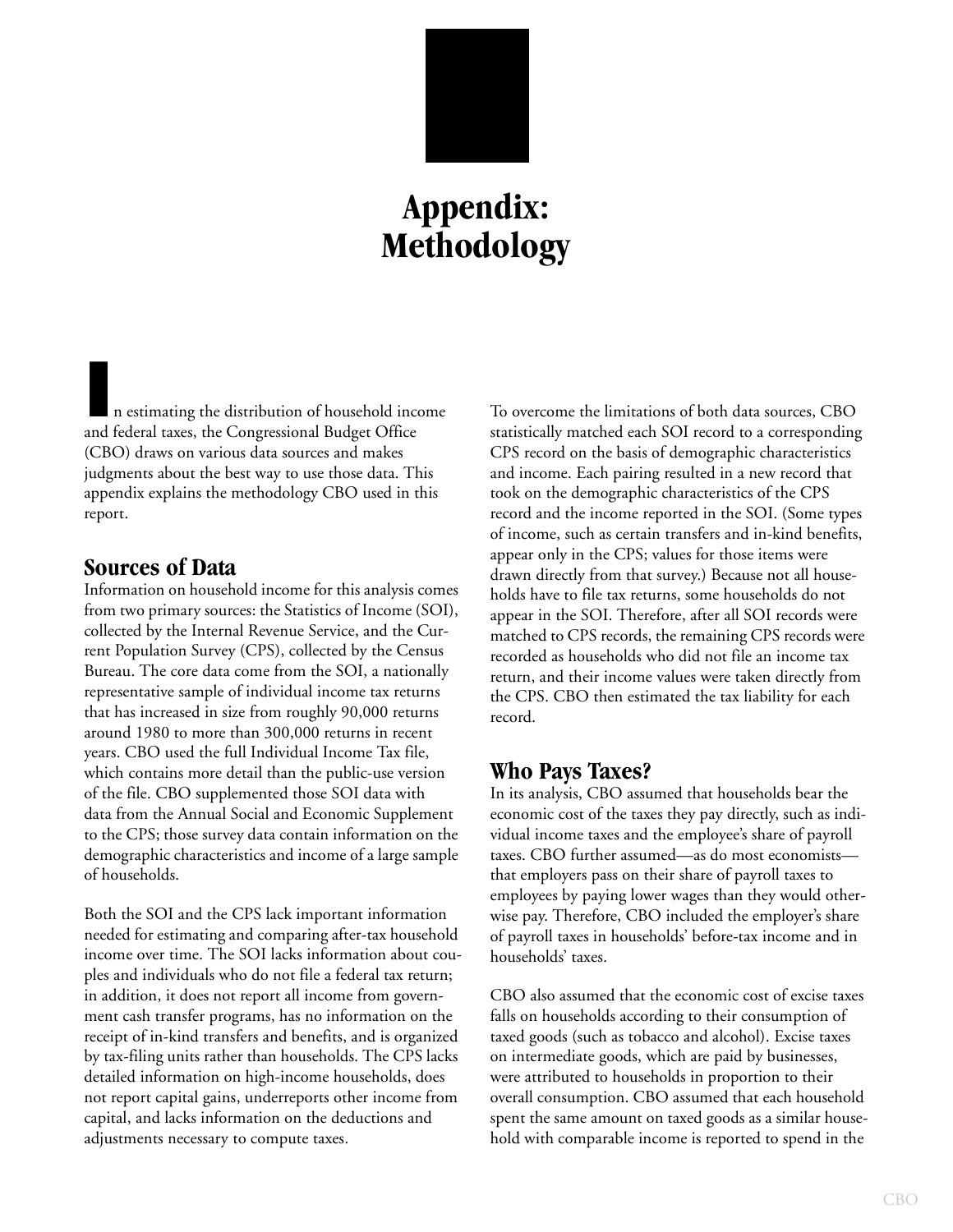Bureau of Labor Statistics' Consumer Expenditure Survey.

Far less consensus exists about how to allocate corporate income taxes (and taxes on capital income generally). In this analysis, CBO allocated 75 percent of the burden of corporate income taxes to owners of capital in proportion to their income from interest, dividends, adjusted capital gains, and rents. The agency used capital gains scaled to their long-term historical level given the size of the economy and the tax rate that applies to them rather than actual capital gains so as to smooth out large year-to-year variations in the total amount of gains realized. CBO allocated 25 percent of the burden of corporate income taxes to workers in proportion to their labor income.

## **Measuring Income**

This analysis uses three measures of household income: market income; market income plus government transfers (referred to as before-tax income); and market income plus government transfers, minus federal tax liabilities (referred to as after-tax income).

**Market income** includes the following components:

- *Labor income*—Cash wages and salaries, including those allocated by employees to 401(k) plans; employer-paid health insurance premiums; the employer's share of Social Security, Medicare, and federal unemployment insurance payroll taxes; and the share of corporate income taxes borne by workers.
- *Business income*—Net income from businesses and farms operated solely by their owners, partnership income, and income from S corporations.
- *Capital gains*—Profits realized from the sale of assets. Increases in the value of assets that have not been realized through sales are not included in market income.
- *Capital income (excluding capital gains)—*Taxable and tax-exempt interest, dividends paid by corporations (but not dividends from S corporations, which are considered part of business income), positive rental income, and the share of corporate income taxes borne by owners of capital.
- *Other income*—Income received in retirement for past services and other sources of income.

**Government transfers** consist of cash payments from Social Security, unemployment insurance, Supplemental Security Income, Temporary Assistance for Needy Families (and its predecessor, Aid to Families with Dependent Children), veterans' programs, workers' compensation, and state and local government assistance programs. They also include the value of in-kind benefits, such as Supplemental Nutrition Assistance Program vouchers (formerly known as food stamps), school lunches and breakfasts, housing assistance, energy assistance, and benefits provided by Medicare, Medicaid, and the Children's Health Insurance Program. (The value of health insurance is measured on the basis of the Census Bureau's estimates of the average cost to the government of providing such insurance.)

**After-tax income** is the sum of market income and government transfers, minus federal tax liabilities. In assessments of the impact of various taxes, individual income taxes are allocated directly to households paying those taxes. Social insurance, or payroll, taxes are allocated to households paying those taxes directly or paying them indirectly through their employers. Corporate income taxes are allocated to households according to their share of capital and labor income, as described above. Federal excise taxes are allocated to households according to their consumption of the taxed good or service.

## **Adjusting Income for Differences Among Households**

CBO used households as the unit of analysis for this report. A household consists of the people who share a housing unit, regardless of their relationships. The presumption is that households make joint economic decisions, although that may not be true in every case (in a group house, for example). Households may comprise more than one taxpaying unit, such as a married couple and their adult children living together.

Households with identical income may differ in ways that bear on their economic status. Importantly, a larger household needs more income to support a given standard of living than does a smaller household. However, economies of scale in some types of consumption—housing, in particular—mean that two people generally do not need twice the income to live as well as an individual living alone. Therefore, to rank households by their standard of living, it is probably appropriate to divide household income by an adjustment factor that is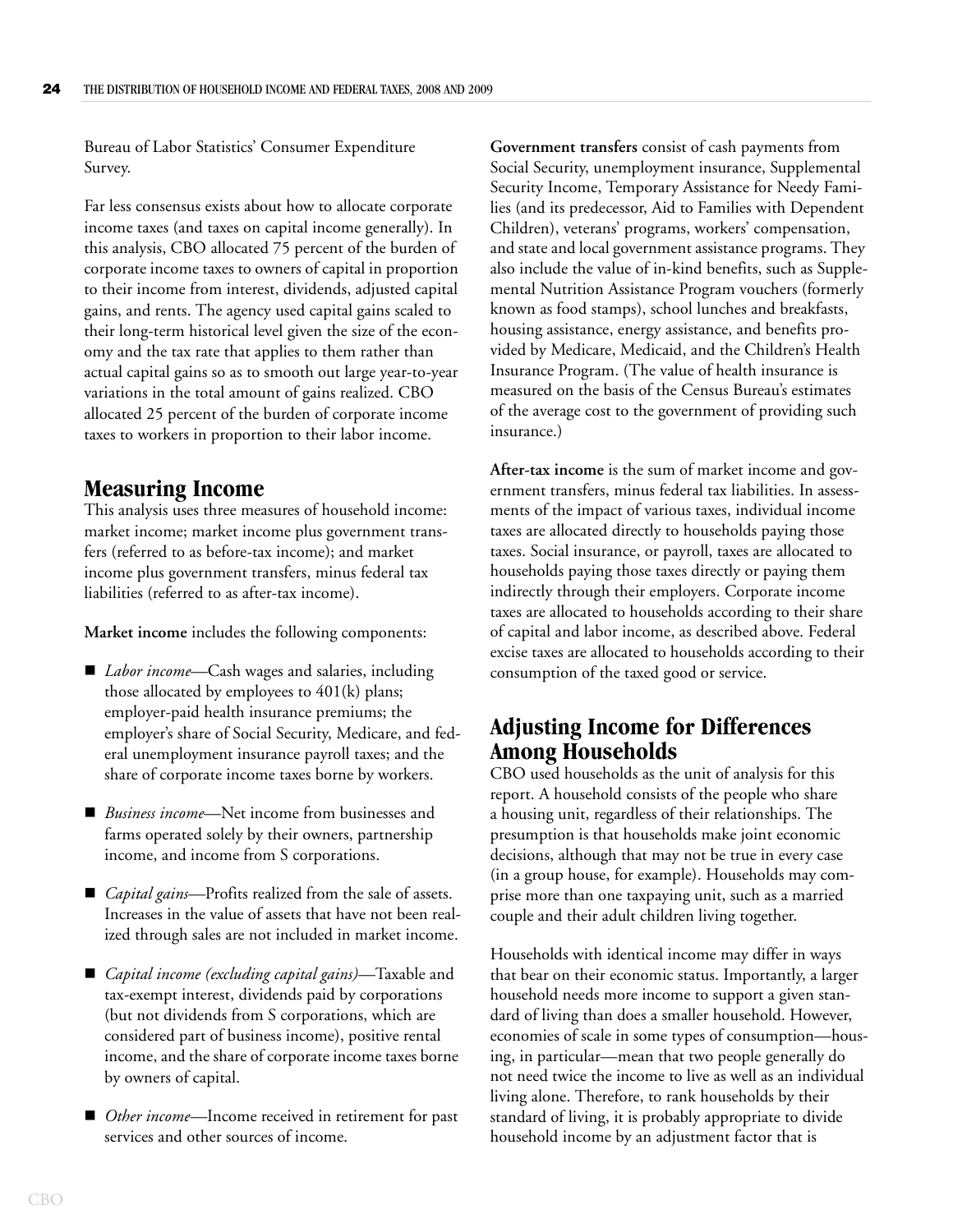between one (which would result only in household income and would not capture the greater needs of larger households) and the number of people in the household (which would produce household income per capita and would not capture the benefits of shared consumption). CBO chose to adjust for household size by dividing household income by the square root of the number of people in the household, counting adults and children equally.1 Households were then ranked by their adjusted income and grouped into quintiles that contain equal numbers of people. Because household sizes vary, different quintiles generally contain slightly different numbers of households.

Adjusting the income of households for other differences in their circumstances that affect their standard of living might also be desirable. For example, the prices of goods and services vary among locations, and households can incur different costs associated with working, such as the costs of commuting and child care expenses, depending on how many members of the household are employed. In this analysis, however, CBO did not attempt to adjust for those additional differences.

## **Types of Households**

Supplemental tables, available on CBO's Web site, show household income and average federal tax rates for three types of households: those with members under age 18 (households with children), those headed by a person age 65 or older and with no member under age 18 (elderly childless households), and all others (nonelderly childless households). The tables group households into quintiles by position in the income distribution across the full population, not by distribution within each type of household, so each type of household need not be evenly spread across the income quintiles.

<sup>1.</sup> That adjustment implies that each additional person increases a household's needs but does so at a decreasing rate. For example, a household consisting of a married couple with two children and income of \$80,000 would have an adjusted income of \$40,000 (\$80,000 divided by the sqaure root of 4) and would have the equivalent economic ranking of a single person with income of \$40,000 or a married couple without children with income of about \$56,600 (\$56,600 divided by the square root of 2 is approximately \$40,000). See Constance F. Citro and Robert T. Michael, eds., *Measuring Poverty: A New Approach* (National Academy Press, 1995).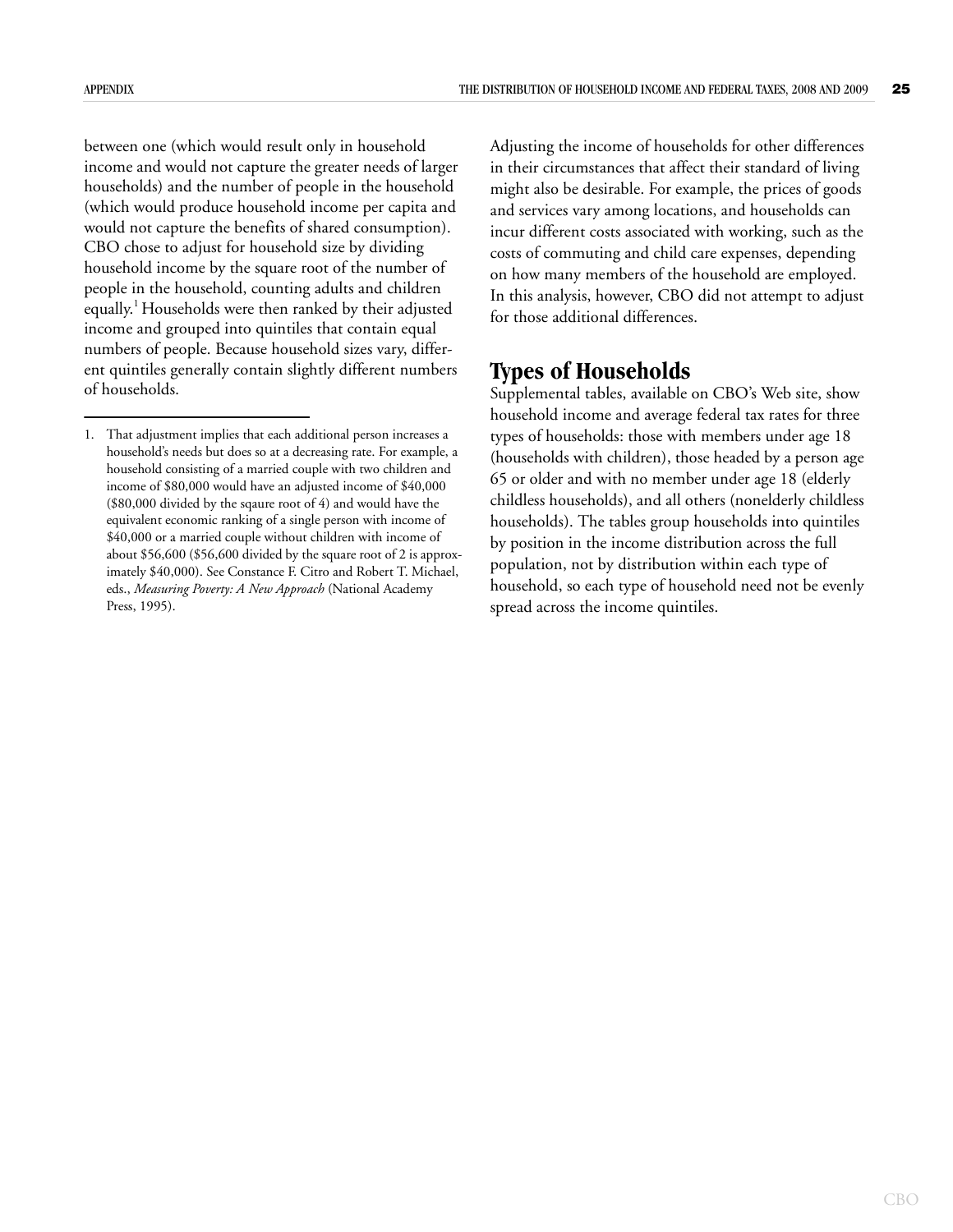# **Lists of Tables and Figures**

## <span id="page-30-0"></span>**Tables**

|    | S-1. Distribution of Federal Taxes and Household Income, by Income Group,<br>2007 and 2009                          | $\ddot{\mathbf{i}}$ |
|----|---------------------------------------------------------------------------------------------------------------------|---------------------|
|    | Distribution of Before-Tax Income, by Income Group, 2007 to 2009                                                    | 4                   |
| 2. | Distribution of Federal Taxes, by Income Group, 2007 to 2009                                                        | 6                   |
| 3. | Distribution of Before- and After-Tax Income and Federal Taxes, by<br>Income Group, 2007 to 2009                    | 12                  |
| 4. | Effects of Changes in Methodology on Estimates of the Distribution of<br>Income and Average Federal Tax Rates, 2009 | 19                  |

## **Figures**

|    | 1. Average Federal Tax Rates, by Income Group, 2009                                                       |    |
|----|-----------------------------------------------------------------------------------------------------------|----|
|    | Shares of Before-Tax Income and Federal Taxes, by Income Group, 2009                                      | 9  |
| 3. | Average Federal Tax Rates, by Income Group and Tax Source, 2009                                           | 10 |
| 4. | Shares of Before- and After-Tax Income, by Income Group, 2009                                             |    |
| 5. | Average Federal Tax Rates, 1979 to 2009                                                                   | 14 |
|    | 6. Cumulative Growth in Average After-Tax Income Adjusted for Inflation, by<br>Income Group, 1979 to 2009 |    |